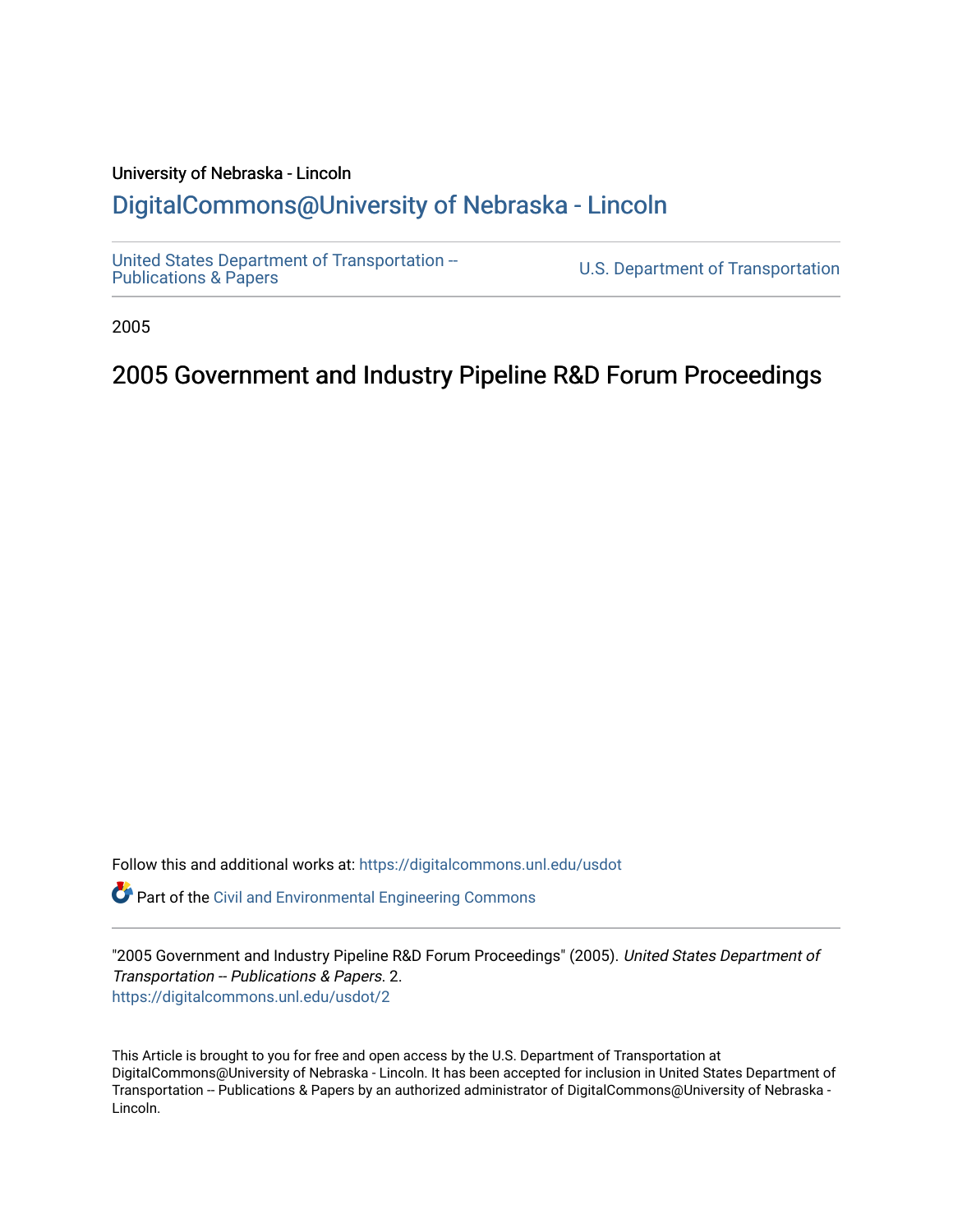# 2005 Government and Industry Pipeline R&D Forum

**Houston, Texas** 

**March 22-24, 2005**

Proceedings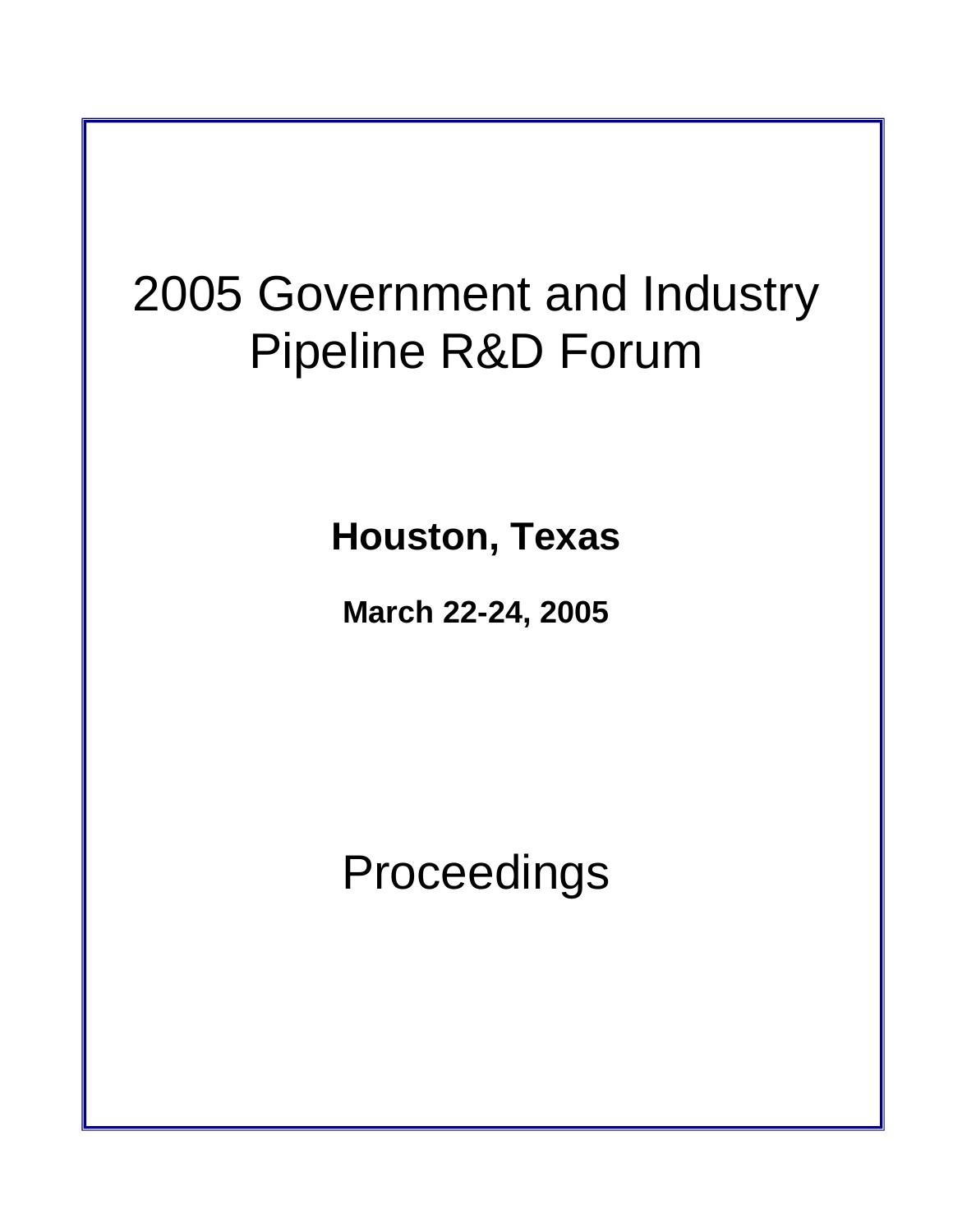# **Table of Contents**

# **Executive Summary**

## **Forum Background**

- ▶ Objectives and Approach
- **D** Organization
- Sponsorship

### **Forum Overview**

- ▶ Opening Session
- **Brainstorming Sessions Per Presentations from Industry & Government Leaders**
- ▶ Technical Track Sessions
	- Summary Challenges
	- **Presentations of Ongoing R&D**
	- Summary R&D Opportunities

## **Follow up Actions**

### **Acknowledgements**

## **Appendices**

- ▶ Challenges and R&D Opportunities
	- Session 1 Damage Prevention
	- Session 2 Direct Assessment
	- Session 3 Inspection/Repair/Leak Detection
	- Session 4 Design/Construction/Materials/Welding
	- Session 5 Facilities/Compression/LNG
	- Session 6 Environmental Risk Assessment & Impact
- ▶ Forum Participants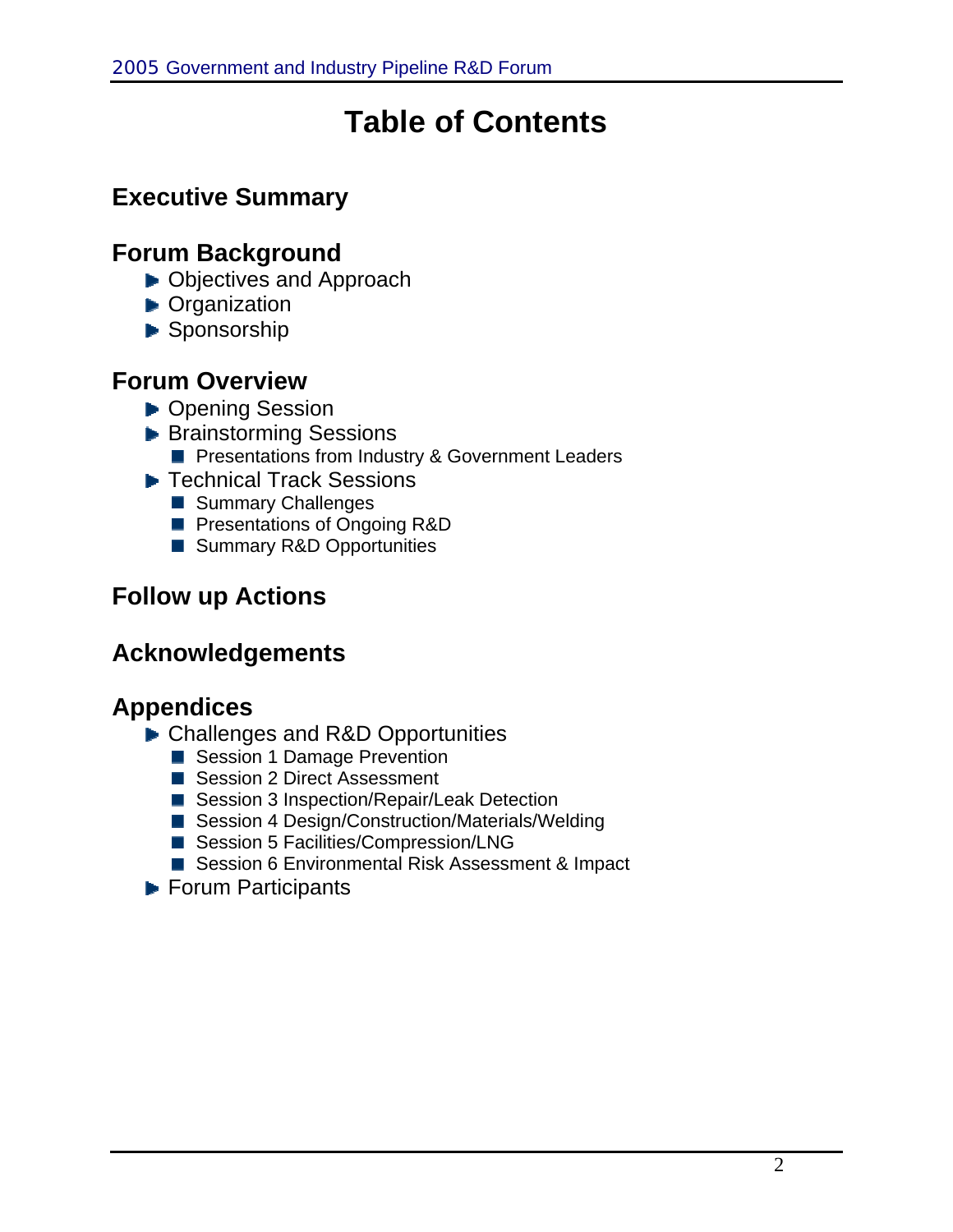# **Executive Summary**

A steering committee comprised of thirteen government and industry organizations organized, planned and executed this forum. The forum brought together over 185 representatives from State, Federal and foreign government offices along with domestic and foreign natural gas and hazardous liquid pipeline operators. The forum's goals included identifying key challenges facing industry and government, sharing information on current research efforts, and identifying research that can help to meet the challenges.

The forum was successful in identifying key challenges facing industry and government. Many high level or overall challenges were noted. These were identified as the following set of challenges:

- 1. Maintaining the safety, security and reliability of an aging pipeline infrastructure.
- 2. Managing significant energy demand forecasts.
- 3. Protecting the environment while addressing national energy needs.
- 4. Fostering the development of new technologies and strengthening industry consensus standards.
- 5. Leveraging R&D resources while improving R&D performance.
- 6. Conducting an effective program of technology transfer and communication with stakeholders.

The Office of Pipeline Safety (OPS), National Institute for Standards and Technology (NIST), Minerals Management Service (MMS), Interstate Natural Gas Association of America, American Gas Association, Association for Oil Pipelines, and the In Line Inspection Association identified the following as a few of the key technical challenges facing their organizations: *ageing pipelines and facilities, ability to interpret and classify internal inspection data, knowledge of interaction between anomalies and pipe features, knowledge of impact on pipe integrity by environmental factors, monitoring encroachment activity, affordable and effective leak detection, increasing infrastructure capacity, fatigue life prediction, gas quality and inter-changeability, continuously changing public expectations, limiting emissions, and permitting to expand the infrastructure.*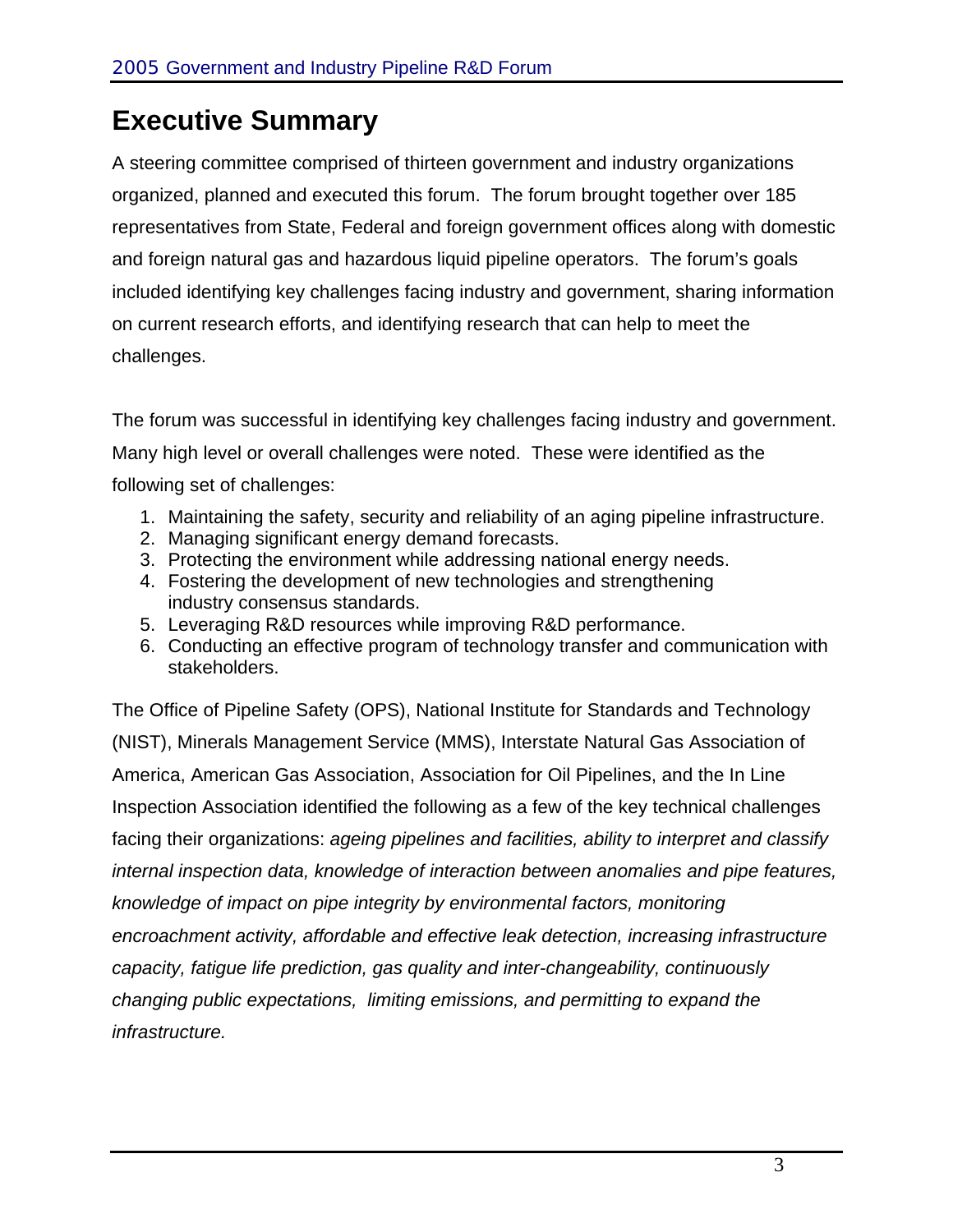#### 2005 Government and Industry Pipeline R&D Forum

An interagency overview provided a summary of coordination, collaboration and cofunding occurring between the Department of Transportation, Department of Energy, Department of Commerce, and Department of the Interior on pipeline research. The Pipeline Safety Improvement Act of 2002 brought this government group together and provided a means to jointly report to Congress on their pipeline research activities. This relationship seems to have reduced duplication of efforts, identified joint initiatives and leveraged agency resources.

A summary presentation identified the efforts of a recently formed government and industry steering committee. The committee, comprised of government agencies, industry trade associations and research organizations, is addressing the role of the energy pipeline infrastructure and how research supports its use. Steering committee members and their organizations will use the report as a common ground for discussions with key decision makers on actions required to support collaborative research and development for energy pipeline infrastructure.

During a luncheon presentation, audience members were informed why research is important to the Consolidated Edison Company of New York. Several examples were given which identified the benefits of research and how it must be employed to maintain and expand upon the infrastructure. Specific projects were showcased and demonstrated how challenges can be mitigated and technology can be commercialized through research.

In past forums and at other research workshops and conferences, several R&D opportunities are usually identified which can address industry and government challenges. Unfortunately, many of these funded R&D opportunities are ill planned, missing a champion and results are not transferred to the market. When designing the 2005 forum, the steering committee factored in Brainstorming Sessions generating new discussions on how to identify and measure the benefits from research, improve our research effort planning, demonstrate technology and deploy it to the market, certify that research outputs are of high quality, and integrate standard organizations into funded research.

4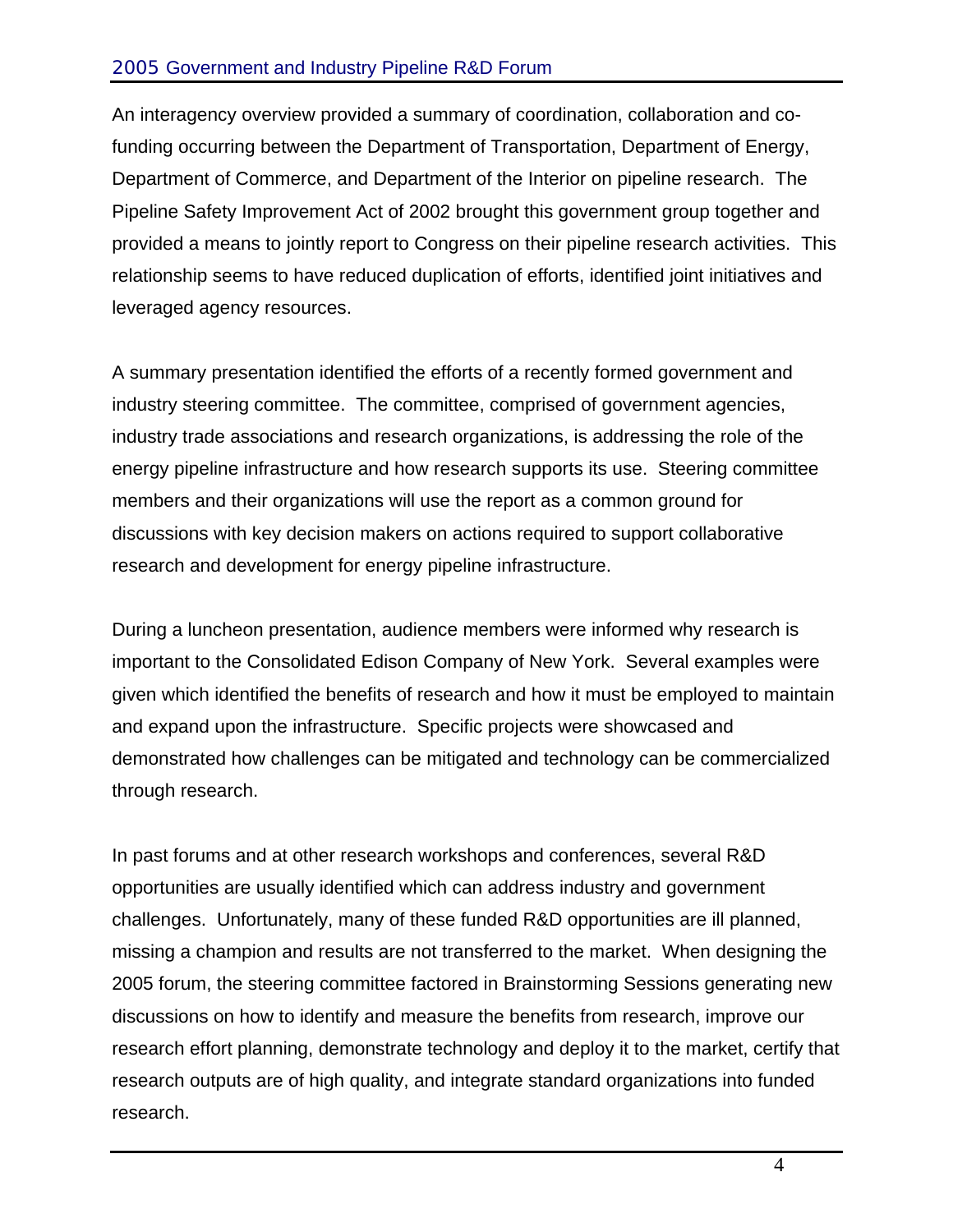Five Brainstorming Sessions were organized and designed into the agenda. The general audience broke out into these sessions, heard many examples from government and industry leaders and was provided time for open discussion with the topic. A brief summary is included below and was drawn from the report-outs given.

#### 1. Benefits from Research

This session focused on identifying and measuring the benefits from conducting research. Industry and government leaders opened lines of discussions including: identifying who sets project goals, which stakeholder group benefits apply to, and when is it possible to measure benefits.

#### 2. Road Mapping

This session focused on designing projects for ultimate outcomes and validated how road mapping facilitates successful application of project results. Industry and government leaders opened lines of discussions including: joint planning with appropriate stakeholders, defining times frames and goals, pledging a commitment to follow the road map, factoring in funding schedules from various sources, and how to handle out of box ideas.

#### 3. Technology Demonstrations & Transfer

This session focused on improving ways to transfer research results to end users and how technology demonstrations should be used to benchmark technology applicability. Industry and government leaders opened lines of discussions including: intellectual property issues, regulations that do not reflect new technologies, tracking successes and failures, and jointly developing demonstration protocols.

#### 4. Peer Reviews

This session focused validation that funded research will be of high quality. Industry and government leaders opened lines of discussions including: why quality outputs are important, pre and post award components of peer reviews, what the government requirements are, and using these reviews to tie in road mapping and knowledge transfer goals.

#### 5. Standards Development

This session focused on improving ways to transfer research results which apply to consensus standards. Industry and government leaders opened lines of discussions including: creating a fast tracked process, including stakeholders early in the process, diligence of keeping stakeholders involved during the process, and reviewing past success and failures.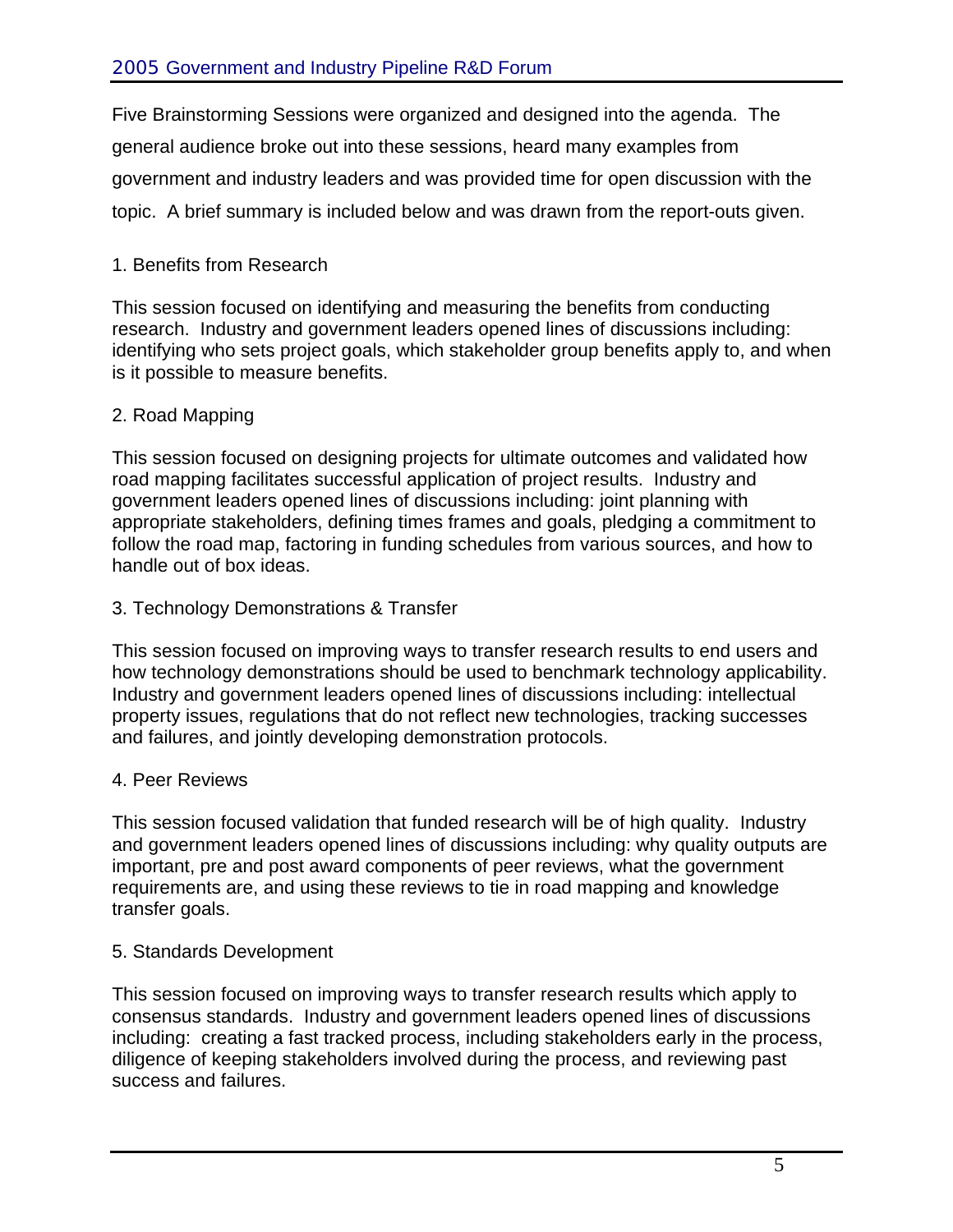The forum expanded upon the key challenges and research gaps identified on the first day through six Technical Track Sessions. The general audience broke out into these sessions, were informed of ongoing research efforts, prioritized remaining research gaps and provided important scope details on what the top five priorities should address. A brief summary is included below and was drawn from the report-outs given.

#### 1. Damage Prevention

This session focused on the technical issues and R&D needs for damage prevention of pipelines. The workshop participants identified needed and high value research and development including: right of way encroachment monitoring, locating existing damage, mapping the location of pipelines, avoidance sensors on digging and boring equipment, and lowering the cost of such technologies.

#### 2. Direct Assessment

This session focused on the technical issues and R&D needs for direct assessment of pipelines. The workshop participants identified needed and high value research and development including: identifying, develop and demonstrate tools and techniques to fill the gaps and expand the applicability of ECDA & SCCDA, characterizing the accuracy and range of applicability of ICDA methods, characterizing which models apply to what situations, and characterizing the impact of uncertainties in ICDA application.

#### 3. Inspection/ Repair/ Leak Detection

This session focused on the technical issues and R&D needs for inspection, repair, and leak detection of pipelines. The workshop participants identified needed and high value research and development including: identifying technologies to support repair decisions, developing guidance on material selection for repairs, expanding the capabilities of robotic inspection for unpiggables, in-ditch inspection for SCC characterization, maximizing data acquisition, qualitative screening and ranking of mechanical damage, inspect pipes of various steel grades and non-metallics, assessing the significance of the small leak problem, managing perceptions, real-time monitoring and detection of small leaks, and pinpointing the location of leaks.

#### 4. Design/ Construction/ Materials/ Welding

This session focused on the technical issues and R&D needs for design, construction, materials and welding of pipelines. The workshop participants identified needed and high value research and development including: a comprehensive set of design tools for strain based design, predicting loads on pipelines during large scale movements, predicting long-term performance of materials, and updating code and standards with the state of technology.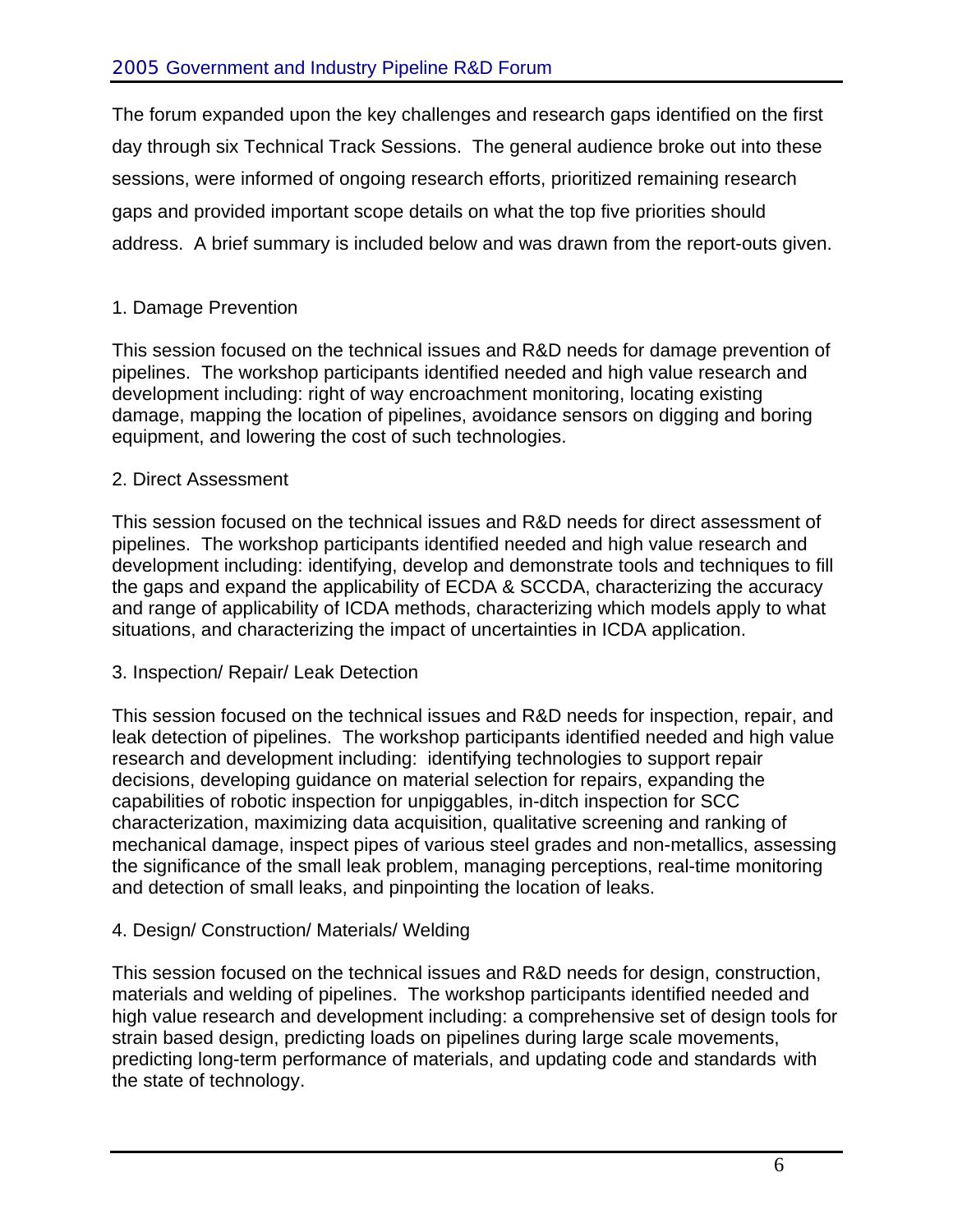#### 5. Facilities/ Compression/ LNG

This session focused on the technical issues and R&D needs for facilities, compression, and LNG. The workshop participants identified needed and high value research and development including: intelligent meters, real-time/high-speed sensor and data fusion, managing gas quality, reducing operations and maintenance costs, complying with emission standards, characterizing effects of LNG blended gas on end use equipment, measuring shipboard volumes of LNG, refining safety zone modeling, and supporting dialog with the public.

#### 6. Environmental Risk Assessment and Impact

This session focused on the technical issues and R&D needs for environmental risk assessment and impact. The workshop participants identified needed and high value research and development including: reducing pollutants & particulates, developing models to estimate working area footprints for various situations, comparing various medias with current ones used during commissioning, and articulating industry roles and benefits as it relates to quality of life.

Detailed information can be found in the Appendix and from the following webpage [http://primis.phmsa.dot.gov/rd/mtg\\_032305.htm](http://primis.phmsa.dot.gov/rd/mtg_032305.htm) .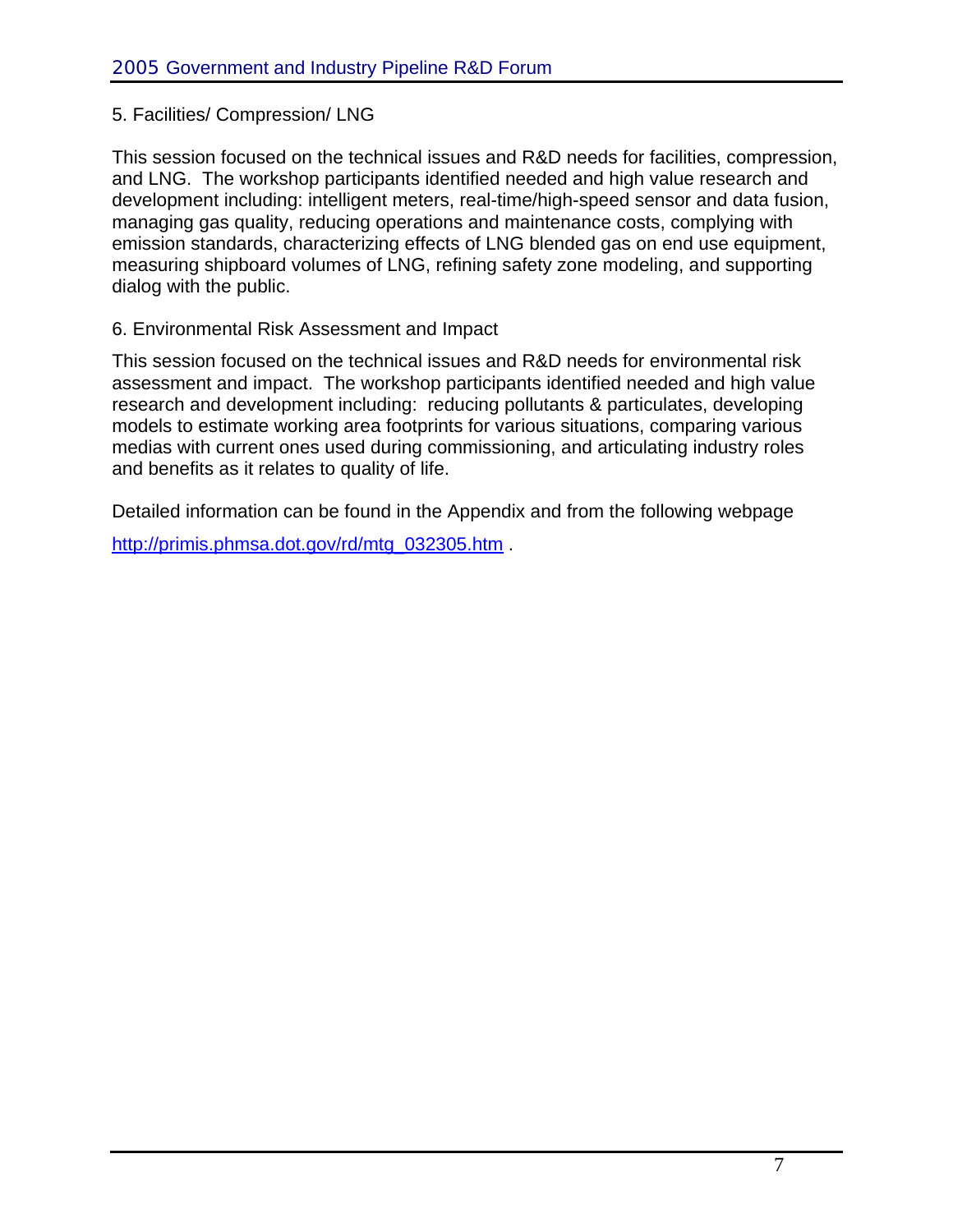# **Background**

# **Forum Objectives, Approach, Organization and Sponsorship**

#### **What was the forum designed to achieve?**

Our nation, and indeed the world, is strongly dependent on pipelines to deliver the energy needed to sustain economic well being and to promote economic growth. As the current pipeline infrastructure continues to age and as increasing energy demand necessitates new pipelines, we must redouble our efforts to assure pipeline safety, integrity and reliability. Research and development represents a critical component in increasing that level of assurance.

The objective of the forum was to allow government and industry pipeline stakeholders to develop a consensus on the technical gaps & challenges for future R&D. It addressed both short and long term research objectives for liquid and gas and transmission and distribution pipelines, covering onshore, offshore and Arctic environments. In addition, details of the ultimate research goals, technology demonstrations, and transfer and commercialization were discussed.

#### **How did the forum approach assist attainment of its objectives?**

To achieve its objectives, the forum was structured to explore the challenges facing the pipeline industry, to share information on recently completed and ongoing activity to address these challenges, and to identify potential gaps and overlaps in the set of projects currently underway or in planning. The result was intended to be an information resource to help the various sponsors of research and development in defining their priorities and in selecting related projects by developing a clearer picture of the ongoing and planned efforts of other sponsors. In addition, new discussions were factored in to the agenda on how to identify and measure the benefits from research, improve our research effort planning, demonstrate technology and deploy it to the market, certify that research outputs are of high quality, and integrate standard organizations into funded research.

#### **How was the forum organized?**

To design and host a successful forum, a diverse steering committee was formed with representation from many government and industry stakeholders. This provided equal representation and stakeholder involvement of critical technical topics and implemented the forum objective. The steering committee had representation from the following:

DOT/PHMSA/OPS DOE/NETL DOC/NIST DOI/MMS American Gas Association Association of Oil Pipe Lines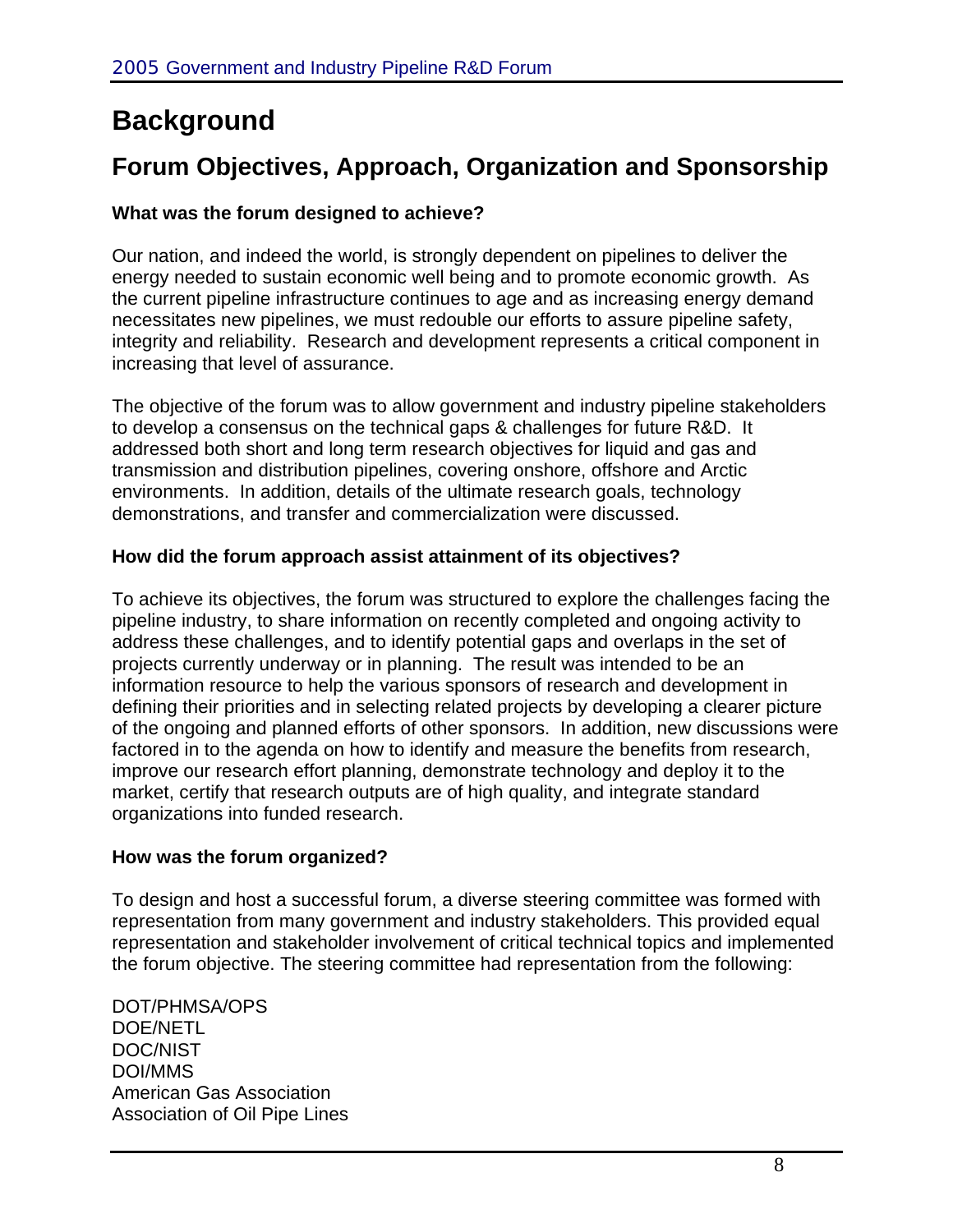American Public Gas Association American Petroleum Institute Gas Technology Institute Interstate Natural Gas Association of America NACE International Northeast Gas Association Pipeline Research Council International

#### **How was the forum sponsored?**

The Department of Transportation, Pipeline & Hazardous Materials Safety Administration's Office of Pipeline Safety provided the administrative funding to hold the forum.

Breaks were sponsored by the American Gas Association, the Association of Oil Pipe Lines, the American Public Gas Association Research Foundation, and the Interstate Natural Gas Association of America. Breaks were also sponsored individually from the Gas Technology Institute and Electricore, Inc. These breaks provided ample opportunities to discuss topics identified from the agenda, network various other issues and a time to refresh before re-entering the forum.

A luncheon was hosted by NYSEARCH/Northeast Gas Association to expand upon the theme of that day of the benefits and role of research. Consolidated Edison Company of New York supplied an excellent speaker who enlightened the audience with some of their successes.

The Pipeline Research Council International hosted an evening reception and brought an end to a very fruitful first day. This event provided additional opportunities to discuss topics identified from the forum, network various other issues and time to wind down and refresh before the next one and a half days.

Facilitators were provided by GE Energy to assist both the Brainstorming and Technical Track Session Chairs. This gave greater leverage to the session chairs and helped them be more efficient and successful.

# **Forum Overview**

The Government Industry Pipeline R&D Forum was held in Houston, Texas on March 22 - 24, 2005. The 2.5 day event included approximately 185 representatives from Federal, State and international government agencies, public representatives, research funding organizations, standards organizations, and pipeline operators from the U.S. and overseas. A list of attendees can be found in the Appendix.

The Forum's goals included identifying key challenges facing industry and government, sharing information on current research efforts, and identifying research that can help to meet the challenges. It was envisioned that the results of the Forum could be used by the participating organizations to help guide and focus their independent programs.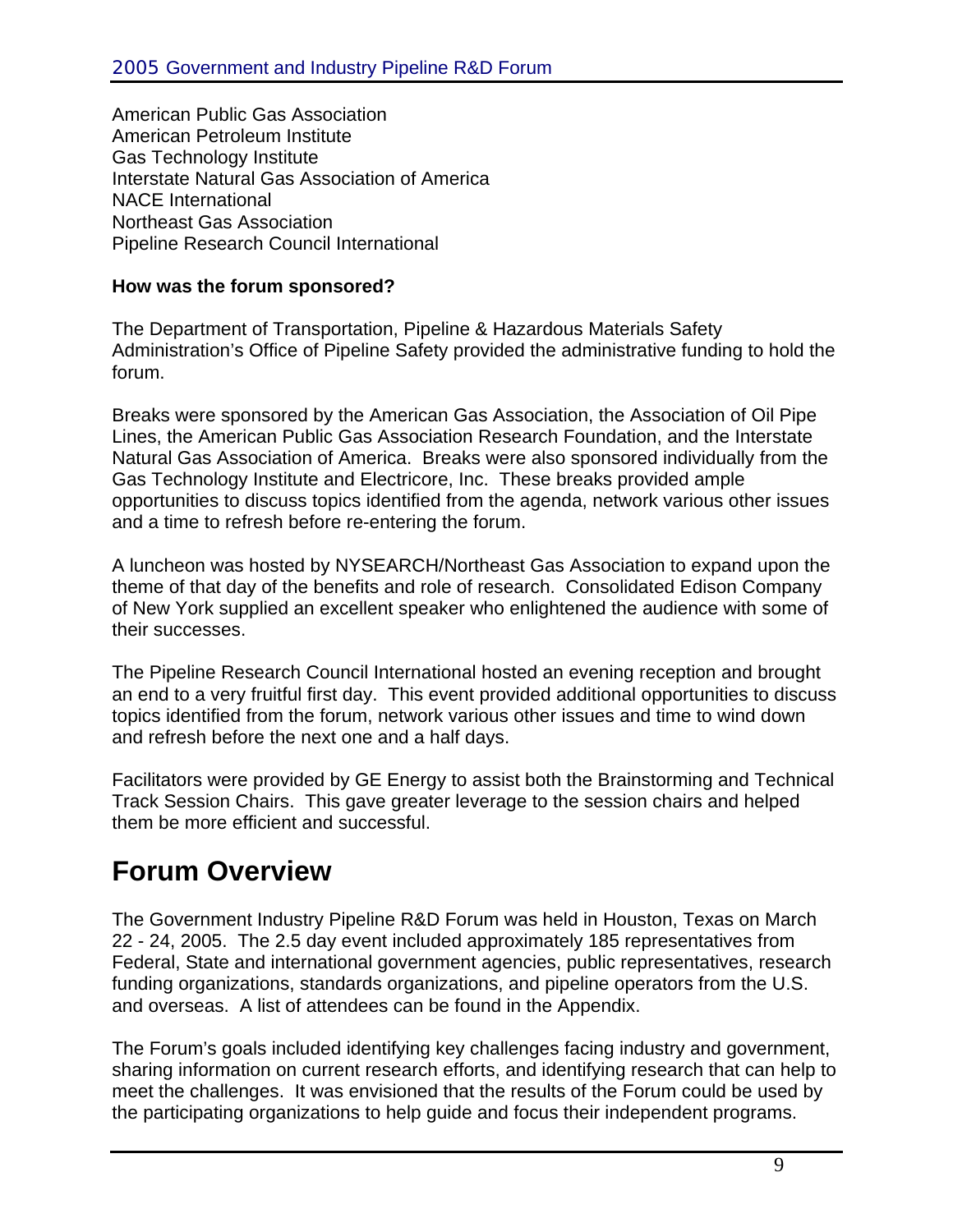## Opening Session

The opening session focused on high level key challenges facing government and industry and with some overview of existing R&D programs.

### Brainstorming Sessions

Five concurrent and consecutive brainstorming sessions structured discussions around how to integrate these ideas into research programs and how can we (government & industry) systematically conduct them in the following areas:

- 1. Benefits from Research
- 2. Road Mapping
- 3. Technology Demonstrations & Transfer
- 4. Peer Reviews
- 5. Standards Development

Detailed report-outs can be found at [http://primis.phmsa.dot.gov/rd/mtg\\_032305.htm](http://primis.phmsa.dot.gov/rd/mtg_032305.htm) and provide a summary of the discussions.

#### Presentations from Industry & Government Leaders

In each of the brainstorming sessions, participants heard detailed presentations from industry and government leaders about their experience and knowledge of the subject. Below is a listing of each presenter that was on the agenda for every brainstorming session. These presentations are available on the web site listed above.

| <b>Session 1: Benefits from Research</b>        | George W. Tenley, Jr. - Pipeline Research Council International |
|-------------------------------------------------|-----------------------------------------------------------------|
| Chair: George W. Tenley, Jr.                    | Jeff Wiese - DOT/PHMSA/OPS                                      |
| President                                       | David L. Johnson - Panhandle Energy                             |
| Pipeline Research Council International         | Bob Barbeauld - Colonial Pipeline Co.                           |
| <b>Session 2: Road Mapping</b>                  | Jim Merritt - DOT/PHMSA/OPS                                     |
| Chair: Rodney J. Anderson                       | Paul Beckendorf - Gas Technology Institute                      |
| <b>Technology Manager</b>                       | Gerald Paulus - City of Mesa Utilities                          |
| <b>DOE/NETL</b>                                 |                                                                 |
| Session 3: Technology Demonstrations & Transfer | Rita Freeman-Kelly - DOT/PHMSA/OPS                              |
| Chair: Jean-Louis Staudenmann                   | Lee Bowes - DOC/NIST/ATP                                        |
| Advanced Technology Program Manager             |                                                                 |
| <b>DOC/NIST</b>                                 |                                                                 |
| <b>Session 4: Peer Reviews</b>                  | Steve Gauthier - Gas Technology Institute                       |
| Chair: Steve Gauthier                           | Carol Handwerker-DOC/NIST                                       |
| <b>Executive Director</b>                       | Robert Smith - DOT/PHMSA/OPS                                    |
| Gas Technology Institute                        | Daphne D'Zurko - Northeast Gas Association/NYSEARCH             |
|                                                 | Tom Kevorkian - Pipeline Research Council International         |
|                                                 | Ron Snedic - Operations Technology Development                  |
| <b>Session 5: Standards Development</b>         | Linda Goldberg - NACE International                             |
| Chair: Drew Hevle                               | Daron Moore - American Society of Mechanical Engineers          |
| <b>Principal Engineer</b>                       | Andrea Johnson - American Petroleum Institute                   |
| El Paso Corporation for NACE International      | Richard Ricker - DOC/NIST                                       |
|                                                 | Jeff Wiese - DOT/PHMSA/OPS                                      |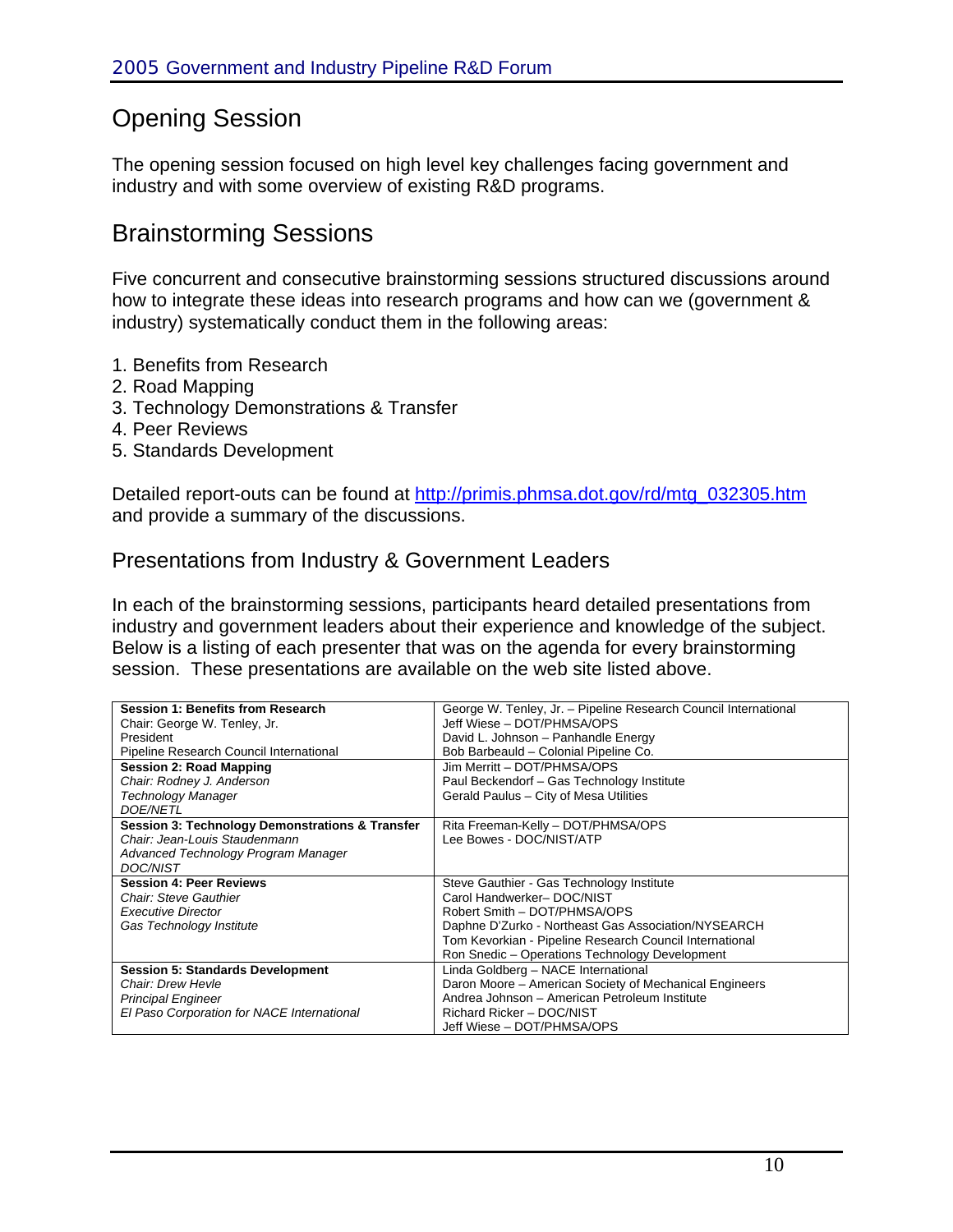## Technical Track Sessions

Six concurrent technical track sessions structured discussion of the key challenges facing industry and government, ongoing research activities, and additional R&D needs and details in the following areas:

- 1. Damage Prevention
- 2. Direct Assessment
- 3. Inspection/Repair/Leak Detection
- 4. Design/Construction/Materials/Welding
- 5. Facilities/Compression/LNG
- 6. Environmental Risk Assessment & Impact

Each technical session began with a review of the challenges identified in the opening session and those identified in the registration survey for that track. Participants then identified additional challenges specifically related to the track session's topic. Below are a few if these identified challenges. A full list can be found in the Appendix.

#### Summary Challenges

Damage Prevention:

- Locating pipelines in urban areas
- Monitoring right of way encroachments
- Locating damage before failure
- Reducing digging/boring equipment contact to pipe

Direct Assessment:

- Expanding the applicability of DA
- Improving the range and accuracy of tools for difficult to inspect areas
- Characterizing which DA models apply to what situations
- Characterizing the impact of DA model uncertainties

Inspection/Repair/Leak Detection:

- Deploying affordable and accurate leak detection
- Internal inspection for unpiggable pipelines and non-metallic pipes
- Maximizing data acquisition
- Deciding when and how to repair pipelines

Design/Construction/Materials/Welding:

- Designing for high strain service
- Predicting loads on pipelines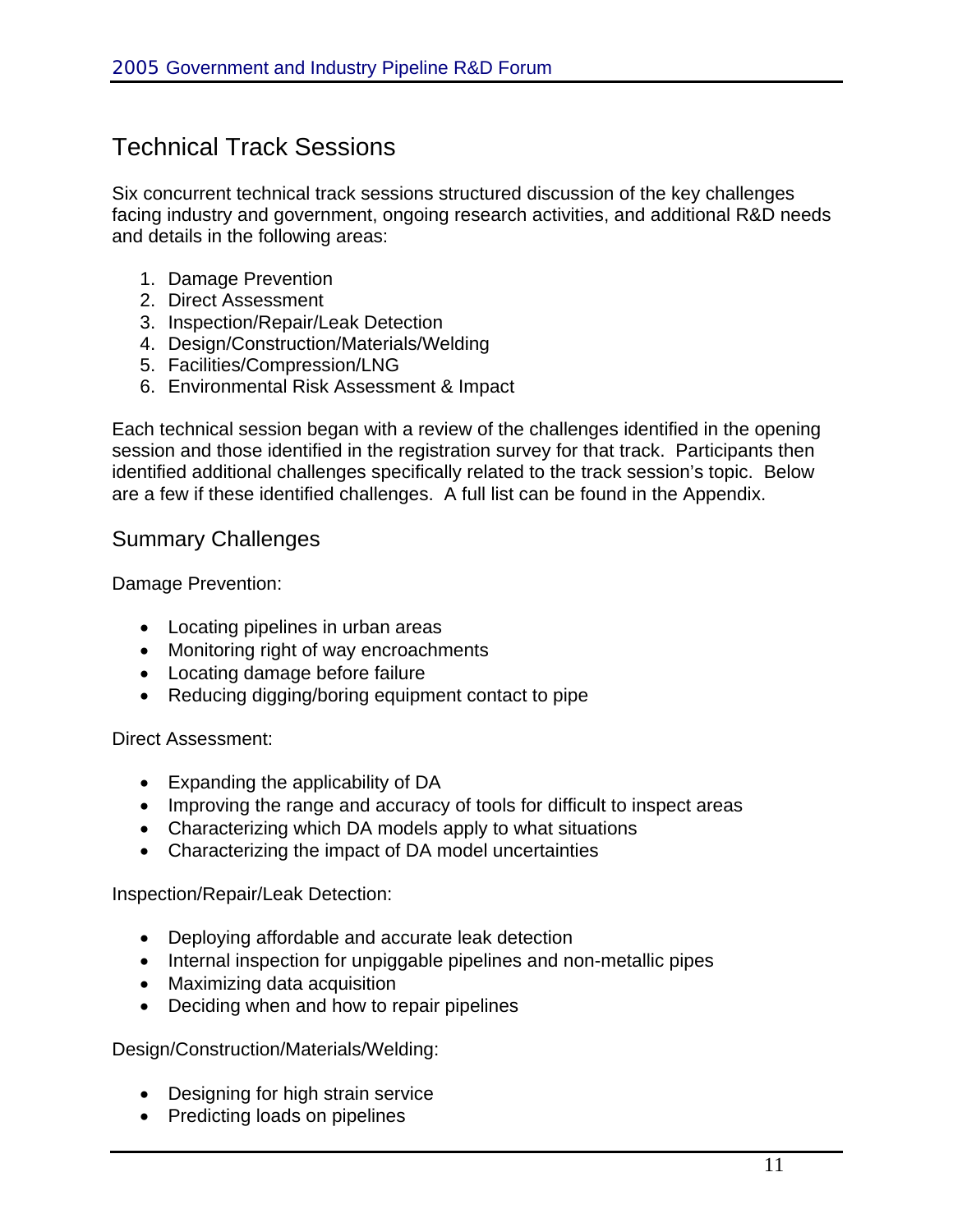- Reducing conservatism in codes or standards
- Predicting long-term materials performance

Facilities/Compression/LNG:

- Refining safety zones and supporting public dialogue
- Managing gas quality
- Metering technologies
- Storage options
- Emissions compliance

Environmental Risk Assessment & Impact

- Criteria pollutants & particulates
- Permit streamlining
- Lowering waste generation
- Information sharing/communication

#### Presentations of Ongoing R&D

Following the identification of challenges, participants heard detailed presentations from industry leaders on the R&D work they were conducting. Below is a listing of the presenters for the track session. These presentations are available from the following web site: [http://primis.phmsa.dot.gov/rd/mtg\\_032305.htm](http://primis.phmsa.dot.gov/rd/mtg_032305.htm) .

| <b>Session 1: Damage Prevention</b>               | Steve Rieger - DOT/PHMSA/OPS                            |
|---------------------------------------------------|---------------------------------------------------------|
| <b>Chair:</b> Jim Walton                          | Allen Peterson - Northeast Gas Association/NYSEARCH     |
| Co-Chair                                          |                                                         |
| Common Ground Alliance R&D Committee              |                                                         |
| <b>Session 2: Direct Assessment</b>               | Daphne D'Zurko - Northeast Gas Association/NYSEARCH     |
| <b>Chair:</b> Daphne D'Zurko                      | Daniel Ersoy - Gas Technology Institute                 |
| <b>Vice President RD&amp;D</b>                    | Harvey Haines - Pipeline Research Council International |
| <b>Northeast Gas Association/NYSEARCH</b>         | Garry Matocha - Duke Energy                             |
|                                                   | Robert Smith - DOT/PHMSA/OPS                            |
| Session 3: Inspection/Repair/Leak Detection       | Jerry Rau - Pipeline Research Council International     |
| <b>Chair: Jerry Rau</b>                           | Rita Freeman-Kelly - DOT/PHMSA/OPS                      |
| Chair, Corrosion & Inspection Technical Committee | Chris Buckingham - Southwest Research Institute         |
| Pipeline Research Council International           | Al Teitsma - Gas Technology Institute                   |
|                                                   | Carl Popelar - Consultant                               |
|                                                   | Walter Kresic - Enbridge                                |
|                                                   | Marina Smith - Pipeline Research Council International  |
| Session 4: Design/Construction/Materials/Welding  | Individual speaker information is not available         |
| <b>Chair:</b> Marie Quintana, P.E.                |                                                         |
| Manager                                           |                                                         |
| <b>Lincoln Electric Company</b>                   |                                                         |
| Session 5: Facilities/Compression/LNG             | Allison Berkowitz - NiSource Inc.                       |
| <b>Chair:</b> Mike Whelan                         | Bill Couch - Pipeline Research Council International    |
| <b>Program Director</b>                           | Angela Floyd - Panhandle Energy                         |
| Pipeline Research Council International           | Charles Helm - DOT/PHMSA/OPS                            |
|                                                   | Ed Bowles - Southwest Research Institute                |
|                                                   | Jeryl Mohn - Panhandle Energy                           |
|                                                   | Eric Thomas - GMRC                                      |
|                                                   | Jasmine Urisk - Canadian Energy Partnership             |
|                                                   | Mike Whelan - Pipeline Research Council International   |
|                                                   | Jim Witte - El Paso Pipeline Group                      |
| Session 6: Environmental Risk Assessment & Impact | Jerry Englehardt - Kinder Morgan                        |
| <b>Chair:</b> Debbie Ristig (gas)                 | Bill Kendrick - Cross Country Pipeline                  |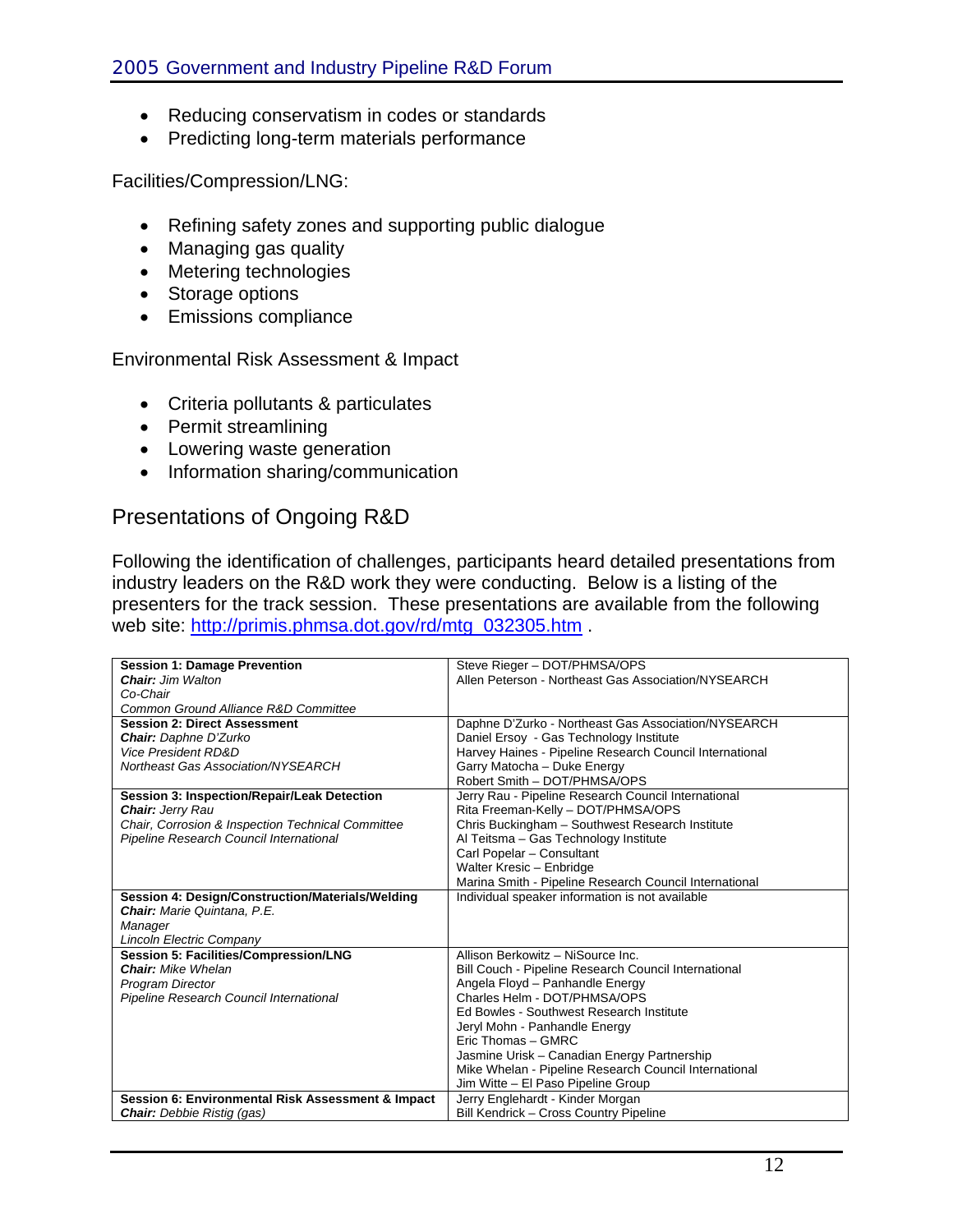| Sr. Director, Compliance and Support Services<br><b>CenterPoint Energy</b><br><b>Chair:</b> Jerry Englehardt (liquid) |  |
|-----------------------------------------------------------------------------------------------------------------------|--|
| Kinder Morgan                                                                                                         |  |
|                                                                                                                       |  |

Following the presentations, participants identified priorities for R&D, and provided the required details to solicit effective research projects. Below are a few of these research opportunities. A full list can be found in the Appendix.

#### Summary R&D Opportunities

Damage Prevention:

- Develop (Real-time 24/7) monitoring of right of way encroachments
- Improve upon technologies to locate existing damage
- Develop (Real-time 24/7) monitoring to detect any contact to the pipe
- Improve avoidance sensors on digging/boring equipment
- Develop improved technologies to locate buried pipelines

Direct Assessment:

- Identify, develop and demonstrate tools and techniques to fill the gaps and expand the applicability of ECDA
- Characterize the accuracy and range of applicability of ICDA methods
- Characterize which models apply to what situations
- Identify and develop practical approaches to: characterize the impact of uncertainties in ICDA application; to reduce uncertainties in ICDA application; to pinpoint locations and optimize length of excavation.
- Identify, develop and demonstrate tools and techniques to fill the gaps, expand the applicability and improve the ability to detect SCC

Inspection/Repair/Leak Detection:

- Develop affordable and accurate leak detection
- Develop and validate internal inspection for unpiggable pipelines and nonmetallic pipes
- Identify approaches to maximize data acquisition
- Develop process to decide when and how to repair pipelines

Design/Construction/Materials/Welding:

- Develop a comprehensive set of design tools for strain based design
- Develop methodologies for predicting loads on pipelines with regard to large scale movements.
- Improve predictive tools for pipeline loading under large scale movement and adverse environmental conditions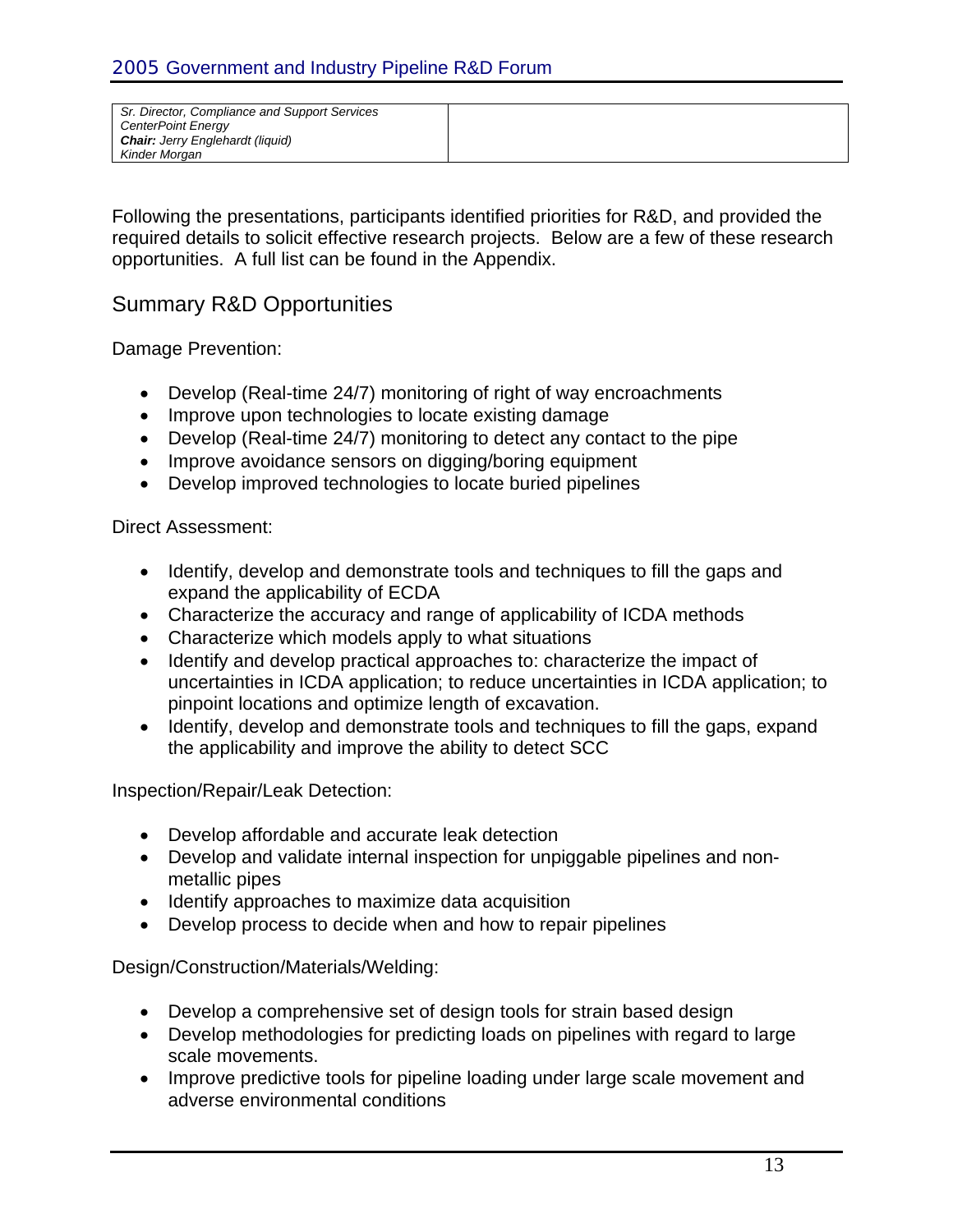• More effective short term testing methods to predict long term performance – wear and penetration, coating soil interactions, etc.

Facilities/Compression/LNG:

- Characterize LNG blended gas effects on end use equipment
- Develop improved methods used to measure shipboard volumes
- Improve incident models to further refine safety zones
- Improved measurement technologies for custody transfer accuracy & bias
- Develop appropriate standards to match gas measurement activities
- Develop cost-effective emissions monitoring
- Develop ultra-low NO<sub>x</sub> retrofit equipment for reciprocating engines
- Improve dispatch models for overall system efficiency and throughput increases
- Develop technologies to save fuel and increased capacity

Environmental Risk Assessment & Impact

- Develop technologies and equipment to reduce pollutants & particulates
- Develop model to estimate footprint or working areas for various situations
- Compare various medias with current ones used during commissioning
- Develop methods to aggressively articulate industry role and benefits as it relates to quality of life

# **Follow up Actions**

In the interest of designing future forums to be as useful as possible, feedback from participants was solicited on useful changes (additions, deletions or restructuring) and will be incorporated in future designs. Details of the feedback can be found at the following web site: [http://primis.phmsa.dot.gov/rd/mtg\\_032305.htm](http://primis.phmsa.dot.gov/rd/mtg_032305.htm) .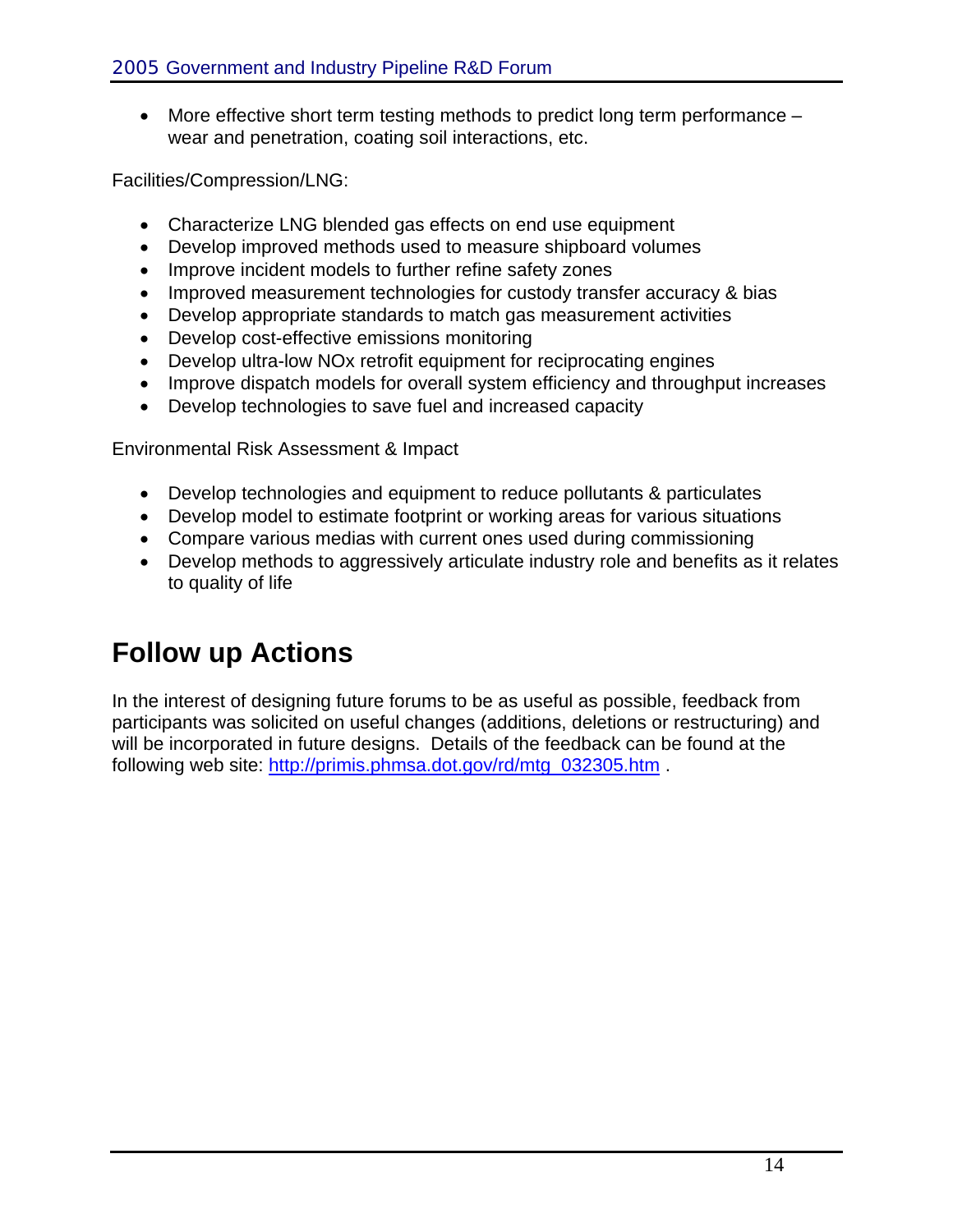# **Acknowledgements**

Highest Appreciation

This forum would not have been possible without the time, direction and support of the steering committee members. The added touch that the sponsoring organizations provided was greatly appreciated and positively received by the attendees.

#### Special Thanks

To the Key Challenge, Luncheon and other Agenda speakers. To the Chairs of the Brainstorming & Technical Track Sessions. Special thanks should be noted to Christina Sames who organized the submission of the non-government sponsorship. Special thanks to Scott Thetford for supplying "Black Belt" facilitators used in the brainstorming and technical track sessions. Special thanks to Paul Wood for his facilitation within a brainstorming and technical track session. Special thanks to Richard Sanders for taking many well representative photographs during the forum.

#### Thank You

To everyone who traveled, attended and participated in this forum. Your efforts have set a national pipeline research agenda.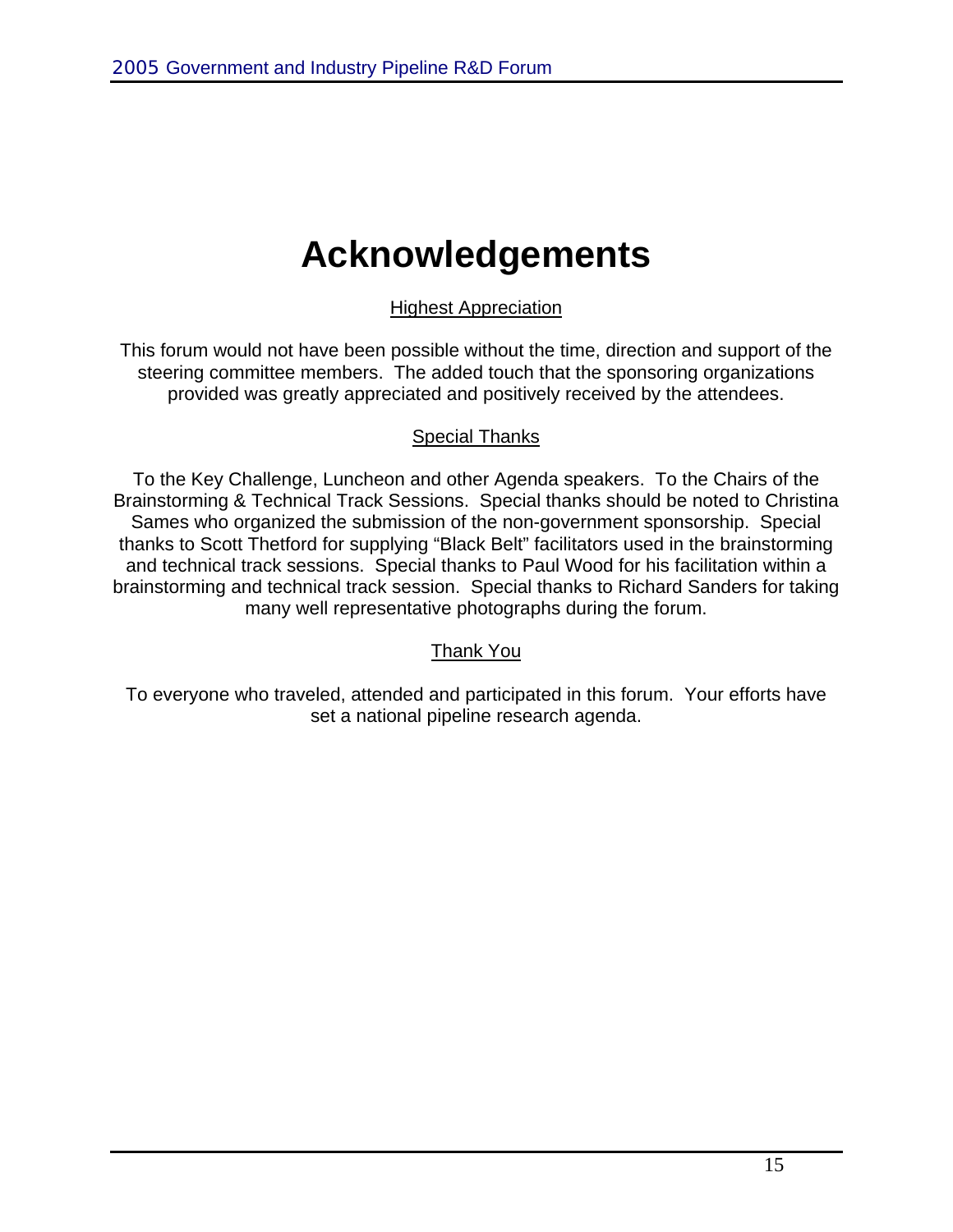# **Appendices**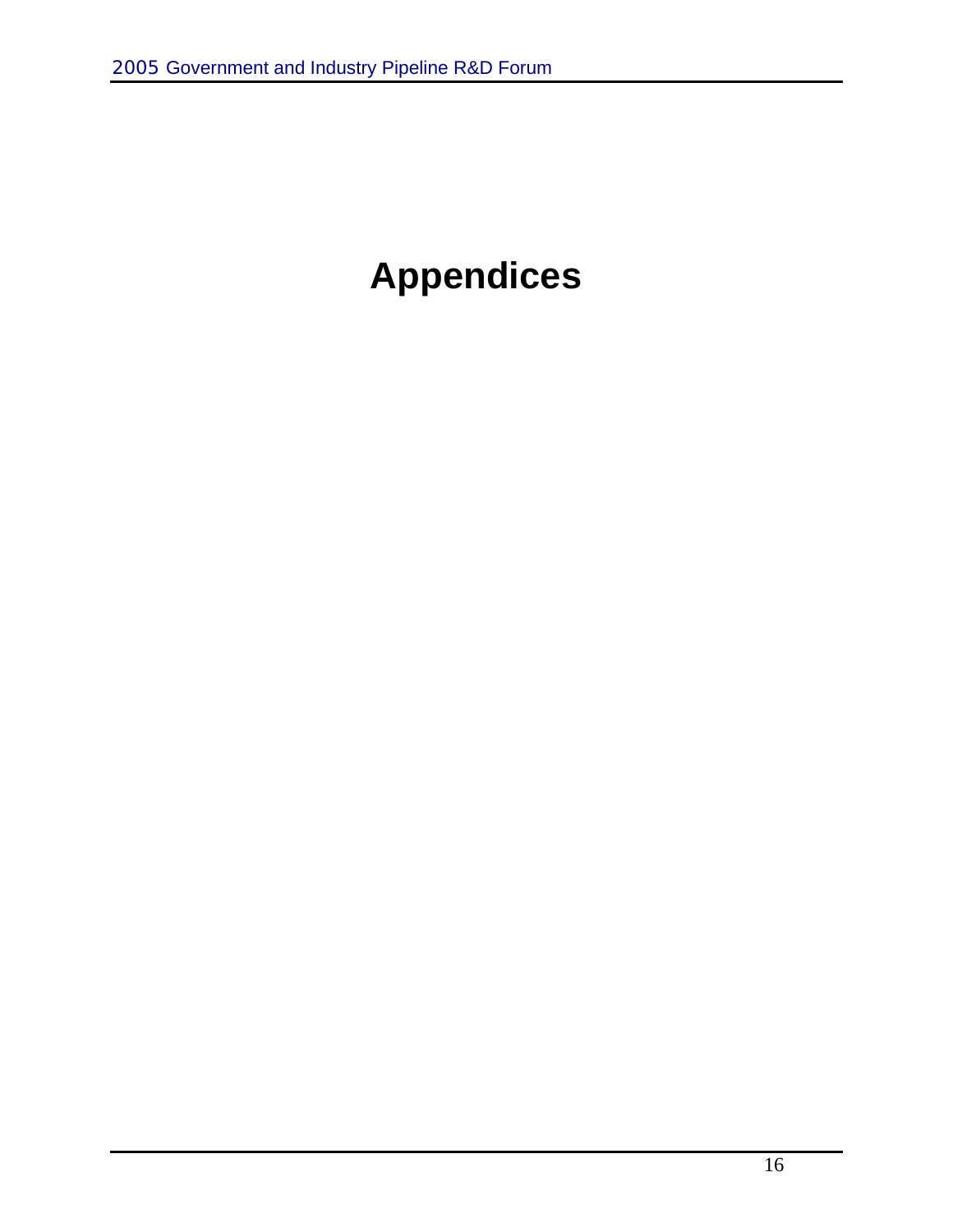# **Technical Track Sessions Challenges and R&D Opportunities**

#### **Damage Prevention**

#### **Challenges**

- 1. Locating pipelines in urban areas.
- 2. Monitoring right of way encroachments.
- 3. Locating damage before failure.
- 4. Reducing digging/boring equipment contact to pipe.
- 5. Crosscutting technology and knowledge from other industries and applying to prevent damage.
- 6. Benchmarking developed technologies on real pipelines.
- 7. Increasing awareness and buy-in by excavators and municipalities.
- 8. Increasing awareness of contractor and pipeline owner's presence in the field.
- 9. Increasing local awareness of pipeline position in high consequence areas.
- 10. Developing affordable monitoring technology.
- 11. Coordinating excavation procedures with one-call centers.
- 12. Discouraging all unauthorized digging.
- 13. Communicate to the public the importance of One Call.
- 14. Capitalizing on synergies from the entire infrastructure and develop a common message across transmission, distribution, liquids, etc.
- 15. Mitigating hurricane damage on offshore pipelines.
- 16. Tracking the loop current in the Gulf of Mexico
- 17. Considering pipeline issues in current land use planning practices.

#### Research Opportunities

- 1. Develop (Real-time 24/7) monitoring of right of way encroachments.
- 2. Improve upon technologies to locate existing damage.
- 3. Develop (Real-time 24/7) monitoring to detect any contact to the pipe.
- 4. Improve avoidance sensors on digging/boring equipment.
- 5. Develop improved technologies to locate buried pipelines.
- 6. Studying how human factors issues have led to 3rd party incidents involving human actions.
- 7. Better excavation procedures need to be developed.

#### **Direct Assessment**

#### **Challenges**

- 1. Expanding the applicability of DA.
- 2. Improving the range and accuracy of tools for difficult to inspect areas.
- 3. Characterizing which DA models apply to what situations.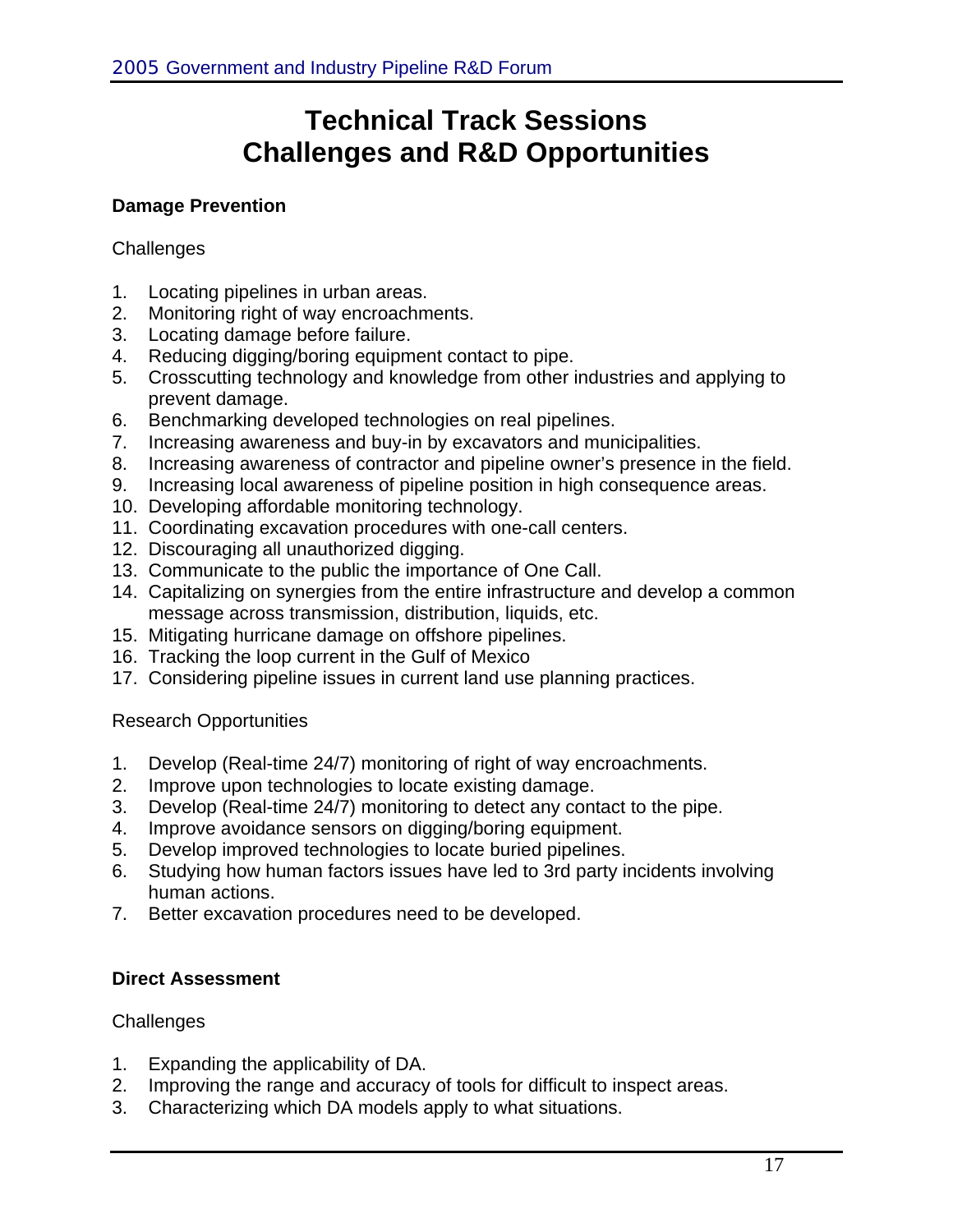- 4. Characterizing the impact of DA model uncertainties.
- 5. Admitting that better knowledge of the SCC phenomenon is required before a SCC DA standard is developed.
- 6. Improving the quality and qualifications of contractors performing DA and the analyzing of collected data.
- 7. Developing more specific criteria about how to analyze and interpret the inspection data.
- 8. Applying DA methods consistently.
- 9. Identifying when and where DA methods should and should not be applied.
- 10. Improving confidence in DA methods.
- 11. Reducing the number of and cost of re-inspections.
- 12. Differentiating between DA methods and integrity management.
- 13. Better understanding of difficult situations for ECDA, ICDA.

#### Research Opportunities

- 1. Identify, develop and demonstrate tools and techniques to fill the gaps and expand the applicability of ECDA.
- 2. Characterize the accuracy and range of applicability of ICDA methods.
- 3. Characterize which models apply to what situations.
- 4. Identify and develop practical approaches to: characterize the impact of uncertainties in ICDA application; to reduce uncertainties in ICDA application; to pinpoint locations and optimize length of excavation.
- 5. Identify, develop and demonstrate tools and techniques to fill the gaps, expand the applicability and improve the ability to detect SCC.
- 6. Investigating bio sensors or fluidized micro-chips for detection of internal corrosion.
- 7. Research to benchmark DA approaches at multiple crossing pipes, cased crossings, shielding coatings, and shielding soils.

#### **Inspection/Repair/Leak detection**

#### **Challenges**

- 1. Deploying affordable and accurate leak detection.
- 2. Internal inspection for unpiggable pipelines and non-metallic pipes.
- 3. Maximizing data acquisition.
- 4. Deciding when and how to repair pipelines.
- 5. Understanding the capabilities/limitations of current and future inspection tools.
- 6. Relating technologies to the IMP rules and the "threats" outlined within.
- 7. Improving inspection data accuracy and consistency.
- 8. Developing SCC In-Line Inspection for natural gas pipelines.
- 9. Accurate detection, sizing and sentencing of welding flaws in girth welds in order to avoid unnecessary (expensive) repair.
- 10. Improving power efficiencies of ILI for non-piggable pipelines.
- 11. Categorized corrosion determination for determining the criticality of a repair.
- 12. Improving launch methods of ILI for non-piggable pipelines.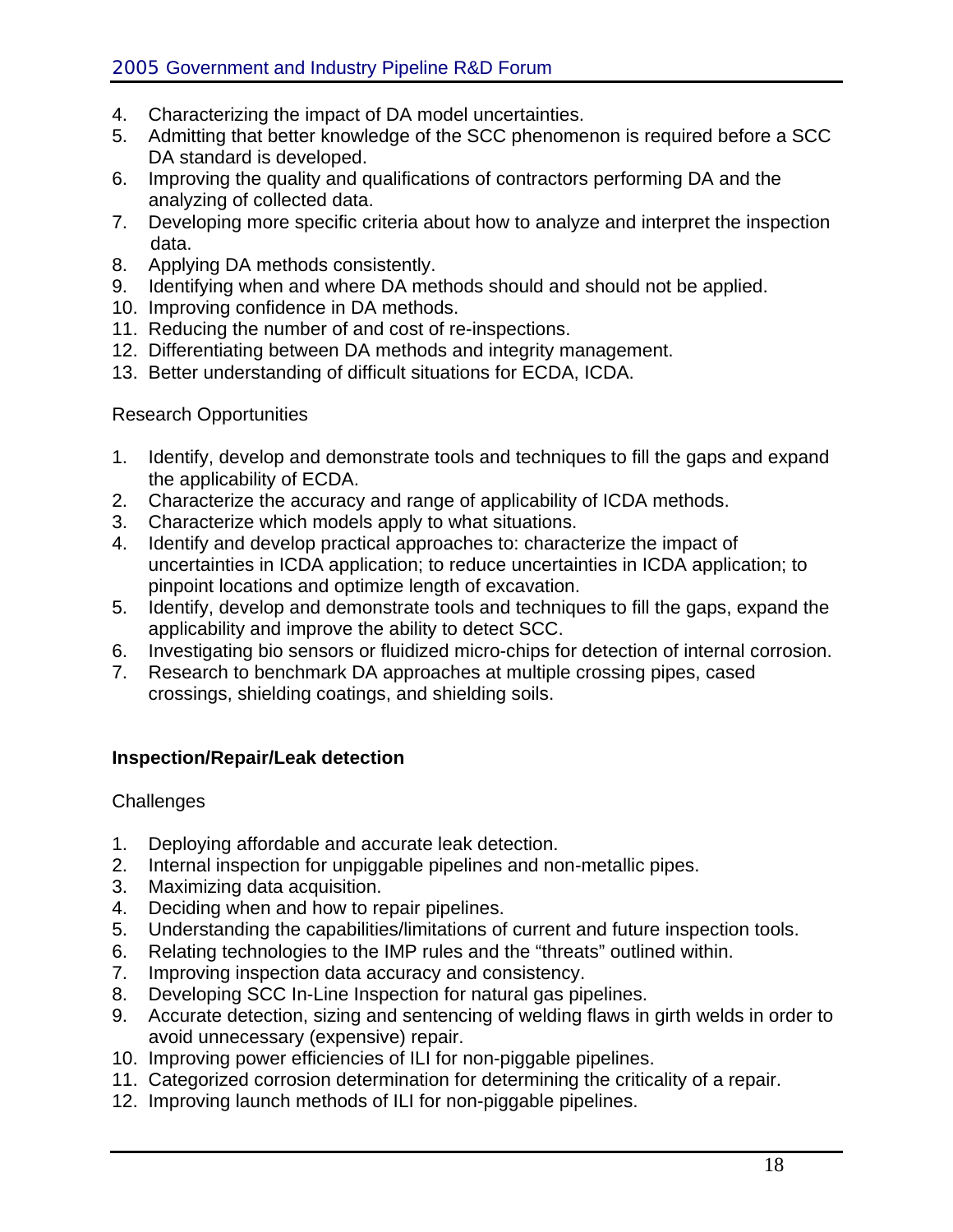- 13. For regulators to handle increased volume of ILI logs from new Gas IMP.
- 14. Qualifying of NDT and ILI personnel.
- 15. Developing ILI crack detection capability for gas pipelines.
- 16. Validating anomaly sizing reliability of inspection tools using confirmation excavations for integrity assessment.
- 17. Developing more scientific criteria for analyzing misc. damage to pipe (creases, bends, dents), so that they can be quantitatively analyzed and determined to be safe (or not).
- 18. Developing alternative assessment methods and criteria to ACCEPT anomalies that are discovered during ILI that might fail the existing prescriptive rule requirements that demand repair.
- 19 Improving the accuracy of SCADA and leak detection equipment.
- 20. Validating offshore leak detection methods.
- 21. Validating deepwater repair methods.
- 22. Obtaining unbiased facts on the capabilities and limitations for various inspection tools.
- 23. Adapting ILI to unpiggable transmission lines and distribution systems.
- 24. Consistency of evaluating anomalies in the field and of tools that can identify SCC.
- 25. Quantifying geometry and other aspects of damage assessment in the ditch.
- 26. Improving Computer Pressure Modeling.
- 27. Early detection of small leaks.
- 28. Efficiently and systematically estimating the value of inspection for a particular application.
- 29. Improving government and industry coordination on inspection research.
- 30. Predicting sites where localized corrosion and/or stress corrosion cracking will take place.

Research Opportunities

Leak Detection

- 1. Assessment of significance of small leak problem.
	- a. Manage perceptions
	- b. New technologies for real-time monitoring and detection of small leaks
	- c. For LDCs, develop hand-helds and methods for pinpointing location and migration patterns
	- d. For liquids, develop fly-over devices, and assess needs for new technologies vs. analytical model developments
	- e. Technologies for use in deepwater offshore operations

Sensor Technology

- 1. Develop improved understanding of performance characteristics of existing technologies  $\rightarrow$  examine emerging technologies to improve results. For unpiggables,
	- a. Improved power and communications and/or lighter sensors
	- b. Integration of platform and sensor package design
	- c. Guidelines for cleaning
- 2. In-ditch methods for SCC characterization.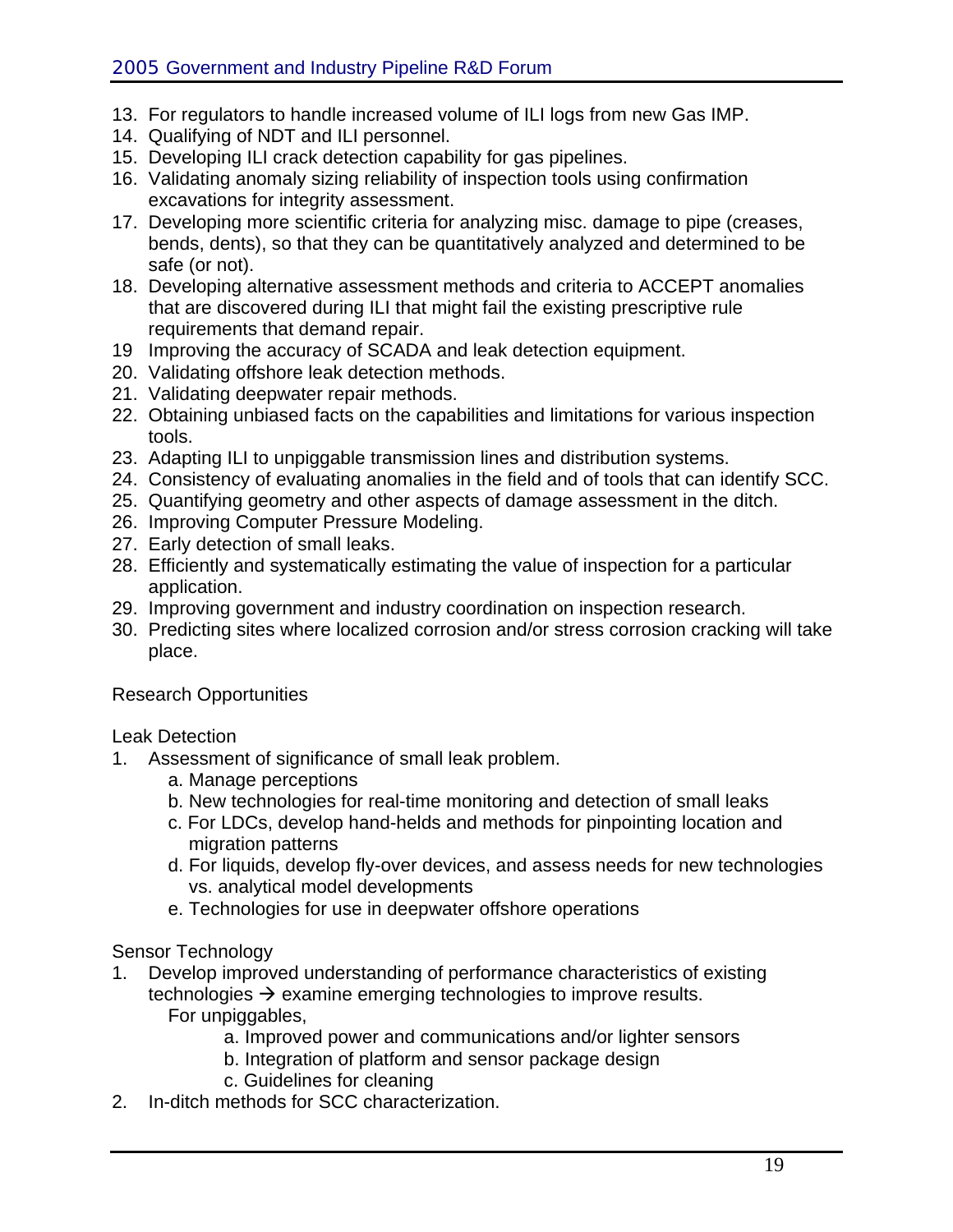- 3. Methods for inspecting cased pipes.
- 4. Assess needs for new technologies.
	- a. Inspection of non-metallics
- 5. Considerations for small diameter pipelines.
- 6. Methods/techniques to maximize data acquisition.
- 7. Development of geometry tools to traverse multi-diameter pipes.

Mechanical Damage

- 1. Enhance methods of inspection and assessment for qualitative screening and ranking.
- 2. Develop tools and methods of inspection and assessment for quantitative life predictions and prioritization of severity damage.
- 3. Identify methods to locate and repair damage in difficult to inspect areas.
- 4. Develop proper definitions for cracks and other damages.
- 5. Design tools to inspect pipes of various steel grades and non-metallics

#### Repair

- 1. When to Repair.
	- a. Identify technologies needed to support repair decisions
	- b. Investigate how to mine existing datasets with goal of providing improved industry guidance
	- c. Need to transfer technologies to industry to influence standards and regulatory activities
- 2. How to Repair.
	- a. Guidance on proper selection of composite and other repair techniques
		- Tracking database
		- State of industry report
	- b. Consider drivers for selection of repair technologies

#### **Design/Construction/Materials/Welding**

#### **Challenges**

- 1. Designing for high strain service.
- 2. Predicting loads on pipelines.
- 3. Reducing conservatism in codes or standards.
- 4. Predicting long-term materials performance.
- 5. Improving techniques for cost-effective supplemental facility construction
- 6. Developing new techniques for performance based design and maintenance.
- 7. Improving better field welding of high-strength (X-80 and above) steel pipe.
- 8. Updating consensus standards addressing high strength steel issues.
- 9. Predicting performance of new high strength materials; e.g., corrosion and fatigue effects on high yield/tensile materials.
- 10. Completing a standard for reliability based and strain based pipeline design, construction and operation.
- 11. Identifying flaw tolerance of girth welds (with respect avoidance of failure) in high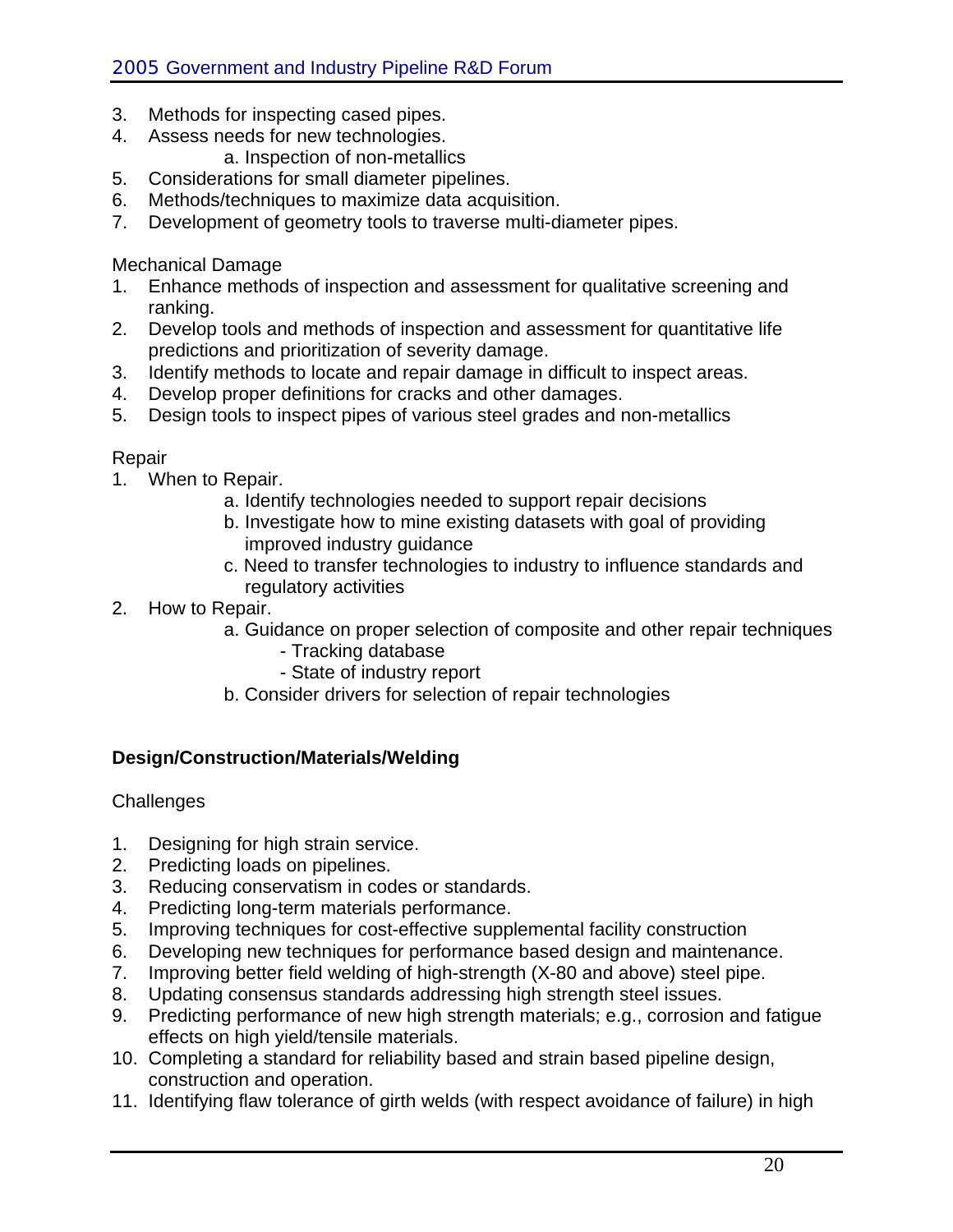strength steels.

- 12. Minimizing pipeline weight for deepwater installations.
- 13. Developing safer construction practices.
- 14. Cutting construction costs and streamlining permits.

#### Research Opportunities

- 1. To develop a comprehensive set of design tools for strain based design.
- 2. To develop methodologies for predicting loads on pipelines with regard to large scale movements.
- 3. Improve predictive tools for pipeline loading under large scale movement and adverse environmental conditions.
- 4. More effective short term testing methods to predict long term performance wear and penetration, coating soil interactions, etc.

#### **Facilities/Compression/LNG**

#### **Challenges**

- 1. Refining safety zones and supporting public dialogue.
- 2. Managing gas quality.
- 3. Improving metering technologies.
- 4. Expanding storage options.
- 5. Emissions compliance.
- 6. LNG gas interchangeability.
- 7. Overcoming co-mingling of BTU quality issues for LNG gas with mainline transmission gas.
- 8. Managing liquid fallout.
- 9. Identifying safety zones and the potential for catastrophic events.
- 10. Leveraging clean air compliance with interchangeability issues.
- 11. Managing changing EPA requirements.
- 12. Developing highly reliable compressor drive technology.

#### Research Opportunities

- 1. Characterize LNG blended gas effects on end use equipment.
- 2. Develop improved methods used to measure shipboard volumes.
- 3. Improve incident models to further refine safety zones.
- 4. Improved measurement technologies for custody transfer accuracy & bias.
- 5. Develop appropriate standards to match gas measurement activities.
- 6. Develop cost-effective emissions monitoring.
- 7. Develop ultra-low NOx retrofit equipment for reciprocating engines.
- 8. Improve dispatch models for overall system efficiency and throughput increases.
- 9. Develop technologies to save fuel and increased capacity.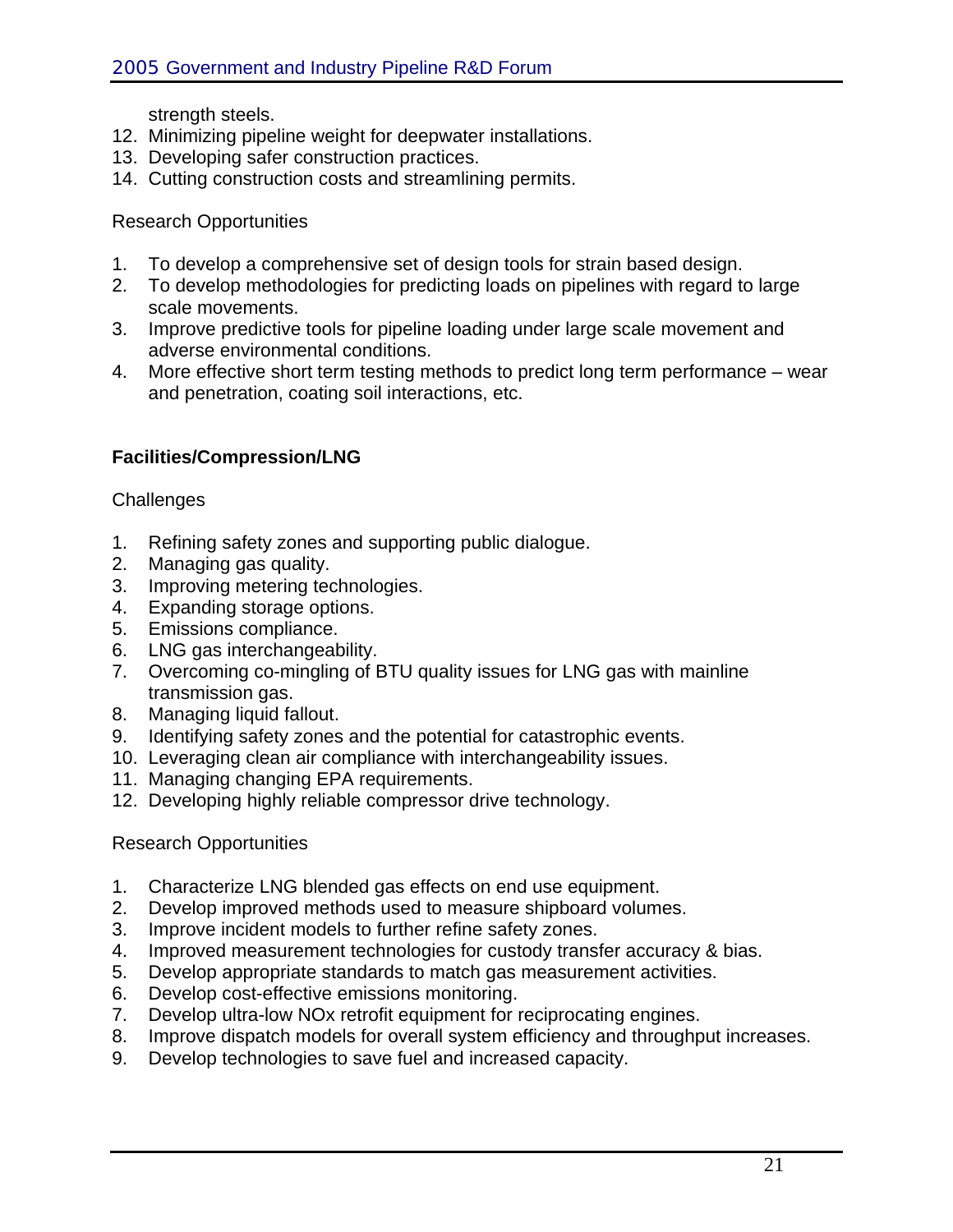#### **Environmental Risk Assessment & Impact**

#### **Challenges**

- 1. Managing pollutants & particulates.
- 2. Permit streamlining.
- 3. Lowering waste generation.
- 4. Information sharing/communication.
- 5. Coordinating national and state GHG inventory protocols.
- 6. Developing reasonable permitting needs with proper hearings and reasonable exchange of opinions.
- 7. Improving consistency of activities for assessment & impact during construction and repair, including the development of better practices.
- 8. Managing habitat fragmentation and disposal of hydrotest waters.
- 9. Improved communications between operators, regulators and public.
- 10. Minimizing greenhouse gasses.
- 11. Developing practical air emission standards.
- 12. Improving public perception & knowledge, permitting lead time, regulatory consistency.

Research Opportunities

- 1. Develop technologies and equipment to reduce pollutants & particulates.
- 2. Develop model to estimate footprint or working areas for various situations.
- 3. Compare various medias with current ones used during commissioning.
- 4. Develop methods to aggressively articulate industry role and benefits as it relates to quality of life.
- 5. Develop new tools, standards and best practices to control and manage emissions.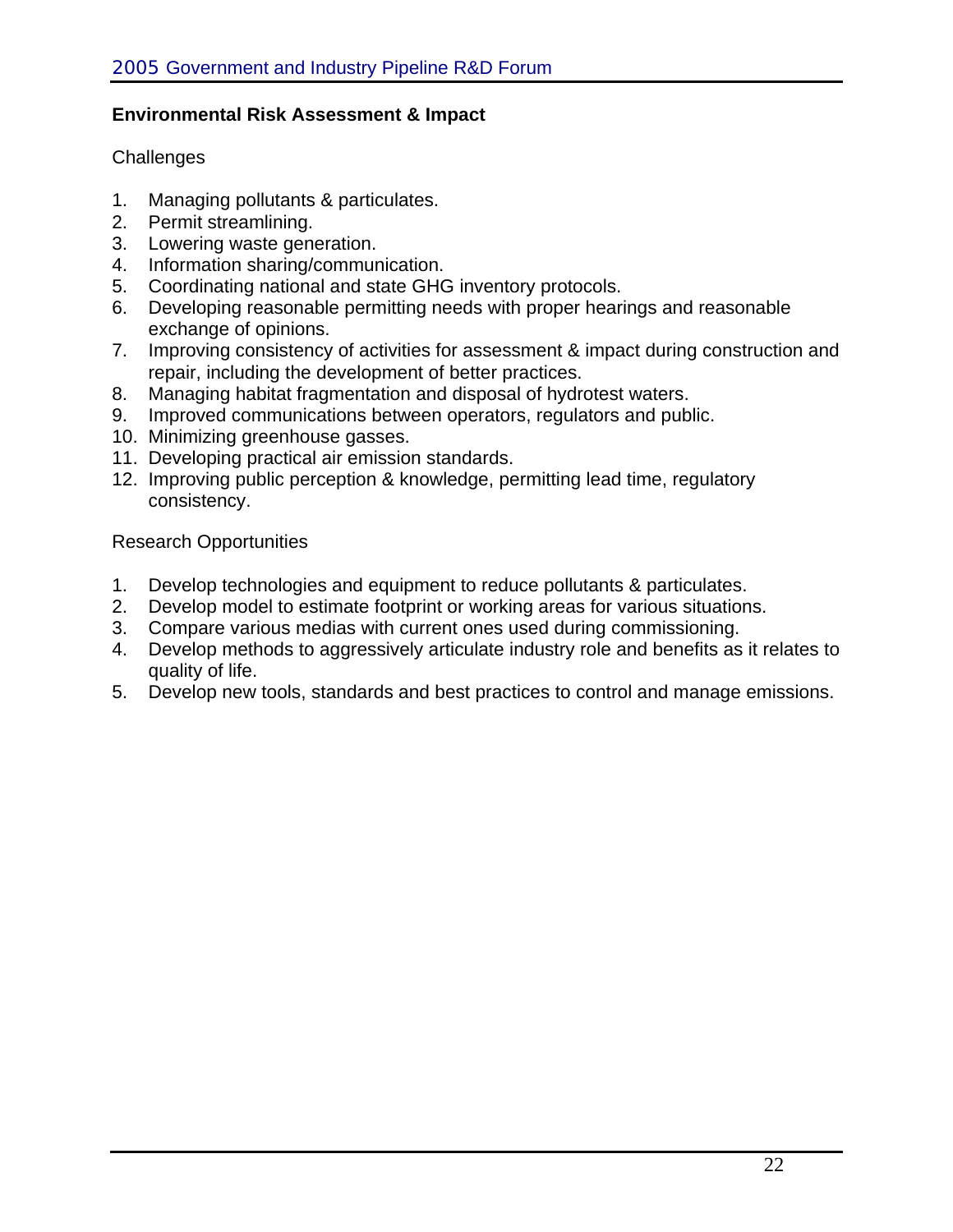| <b>Name</b>                  | <b>Organization</b>                             |
|------------------------------|-------------------------------------------------|
| <b>Bowes, Lee</b>            | <b>Advanced Technology Program, NIST</b>        |
| McQueen, Mark                | Advantica                                       |
| <b>Ward, Clive</b>           | <b>Advantica</b>                                |
| <b>White, Gary</b>           | <b>AECsoftUSA, Inc.</b>                         |
| <b>Sames, Christina</b>      | AGA                                             |
| <b>Kabous, Julie</b>         | <b>American Gas Association</b>                 |
| <b>Johnston, Peter</b>       | <b>Arizona Public Service</b>                   |
| <b>Smith, Dan</b>            | <b>B.P.Pipeline</b>                             |
| Putman, Bill                 | <b>Baker Hughes Pipeline Management Group</b>   |
| <b>Kolb, Paula</b>           | <b>Baker Hughes PMG</b>                         |
| <b>Nestleroth, J. Bruce</b>  | <b>Battelle</b>                                 |
| <b>Kakoschke, Dale</b>       | <b>BJ Pipeline Inspection Services</b>          |
| <b>Leedham, Robert</b>       | <b>Bj Pipeline Inspection Services</b>          |
| Tiku, Sanjay                 | <b>BMT Fleet Technology Ltd.</b>                |
| Platt, Jr., John Paul        | BP                                              |
| <b>Sanderson, Norman</b>     | BP                                              |
| <b>Alkire, John</b>          | <b>BP</b> America                               |
| <b>Lensing, Chad</b>         | <b>BP</b> America                               |
| Owen, Les                    | <b>BP</b> America, Inc.                         |
| Nyholt, John                 | <b>BP North America</b>                         |
| O'Connell, Joe               | <b>BP Pipelines North America</b>               |
| <b>Stachura, Christopher</b> | bp Pipelines, N.A.                              |
| Abes, Jake                   | <b>Canadian Energy Pipeline Association</b>     |
| Papavinasam, Sankara         | <b>CANMET Materials Technology Laboratory</b>   |
| <b>REVIE, R. WINSTON</b>     | <b>CANMET Materials Technology Laboratory</b>   |
| <b>Moghissi, Oliver</b>      | <b>CC Technologies</b>                          |
| Schmdit, John T.             | CC Technologies, Inc.                           |
| <b>Ristig, Debbie</b>        | <b>CenterPoint Energy Pipeline Services</b>     |
| <b>Paulus, Gerald</b>        | <b>City of Mesa</b>                             |
| <b>Clowney, Sam</b>          | <b>Clean Air strategy Consultant</b>            |
| <b>Barbeauld, Robert</b>     | <b>Colonial Pipeline Company</b>                |
| Scott, William D.            | <b>Colonial Pipeline Company</b>                |
| <b>MISHRA, BRAJENDRA</b>     | <b>COLORADO SCHOOL OF MINES</b>                 |
| <b>Kipp, Robert</b>          | <b>Common Ground Aliance</b>                    |
| Hotze, Richard K.            | <b>Compressor Engineering Corporation</b>       |
| <b>McCartney, Mary Jane</b>  | <b>Consolidated Edison Company of New York,</b> |
|                              | Inc                                             |
| <b>Powell, Daniel</b>        | <b>Corrpro Companies, Inc.</b>                  |
| Johnson, David L             | <b>CrossCountry Energy</b>                      |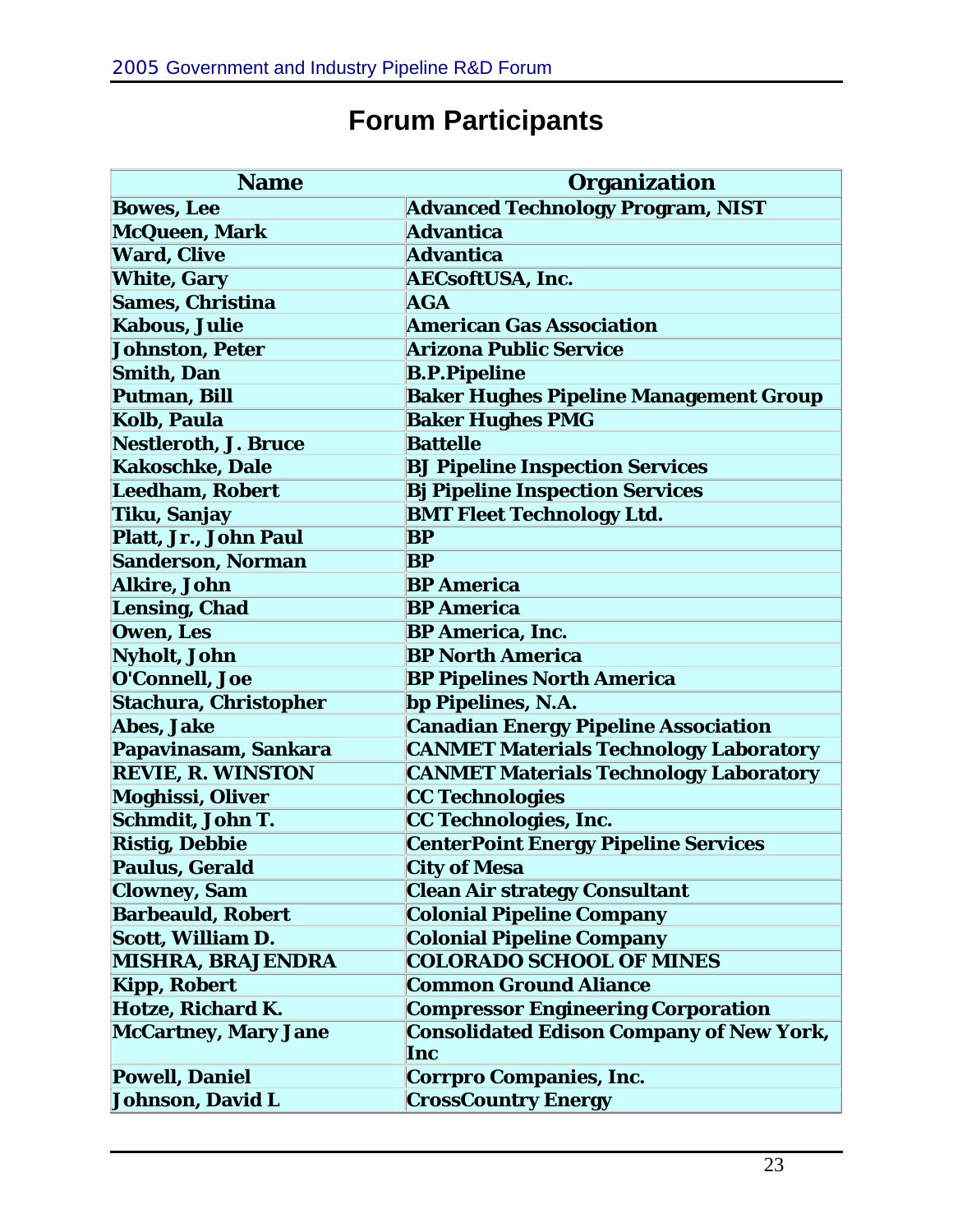| <b>Wood, Paul</b>             | <b>Cycla Corporation</b>                 |
|-------------------------------|------------------------------------------|
| <b>McLaren, Chris</b>         | <b>DOT Office of Pipeline Safety</b>     |
| <b>Willke, Ted</b>            | <b>DOT/Office of Pipeline Safety</b>     |
| Jacobi, John A                | DOT/OPS                                  |
| Smith, Robert/William         | DOT/OPS                                  |
| <b>Helm, Charlie</b>          | <b>DOT/OPS Southwest Region</b>          |
| <b>Rallis, Anthony</b>        | <b>DOT/OPS Southwest Region</b>          |
| <b>Winnie, Harold</b>         | <b>DOT/Office of Pipeline Safety</b>     |
| <b>Rieger, Steven N.</b>      | DOT/OPS                                  |
| <b>Fischer, Steven</b>        | <b>DOT/Office of Pipeline Safety</b>     |
| Coy, Byron                    | <b>DOT/PHMSA</b>                         |
| <b>Freeman-Kelly, Rita</b>    | DOT/OPS                                  |
| Rieger, Steven N.             | DOT/OPS                                  |
| <b>Wiese, Jeff</b>            | DOT/OPS                                  |
| <b>Sanders, Richard</b>       | DOT/PHMSA / OPS / T&Q                    |
| <b>Cuentas, Carla</b>         | <b>DOT/PHMSA/Office of Contracts and</b> |
|                               | <b>Procurement</b>                       |
| <b>Merritt, James</b>         | DOT/PHMSA/OPS                            |
| Nanney, Steve                 | DOT/OPS                                  |
| <b>Lewis, Matt</b>            | Dresser, Inc.                            |
| <b>Matocha, Garry</b>         | <b>Duke Energy Gas Transmission</b>      |
| Vervake, Gary                 | <b>Duke Energy Gas Transmission</b>      |
| <b>CORNELIUS, BOB</b>         | <b>EAGLE INFORMATION MAPPING</b>         |
| <b>THORLEIFSON, TRACY</b>     | <b>EAGLE INFORMATION MAPPING</b>         |
| <b>Kratzenberg, Robert H.</b> | <b>Edison Welding Institute</b>          |
| <b>Fiji, George</b>           | <b>El Paso</b>                           |
| Cordaway, John                | <b>El Paso Corporation</b>               |
| <b>Hevle, Andrew</b>          | <b>El Paso Corporation</b>               |
| Johnson II, Winston A.        | <b>El Paso Corportion</b>                |
| <b>Barfield, Jon</b>          | <b>El Paso Pipeline Group</b>            |
| <b>Barry, Sue</b>             | <b>El Paso Pipeline Group</b>            |
| Couch, William                | <b>El Paso Pipeline Group</b>            |
| <b>Moore, Daron</b>           | <b>El Paso Pipeline Group</b>            |
| <b>Whitney, Chris</b>         | <b>El Paso Pipeline Group</b>            |
| <b>Witte, James</b>           | <b>El Paso Pipeline Group</b>            |
| <b>Cohen, Mark</b>            | Electricore, Inc.                        |
| <b>Dunning, James</b>         | Electricore, Inc.                        |
| Meyer, Art                    | <b>Enbridge</b>                          |
| <b>Barlow, Rick</b>           | <b>Enbridge Pipelines Inc.</b>           |
| <b>Ironside, Scott</b>        | <b>Enbridge Pipelines Inc.</b>           |
| <b>Irving, Stephen</b>        | <b>Enbridge Pipelines Inc.</b>           |
| <b>Kresic, Walter</b>         | <b>Enbridge Pipelines Inc.</b>           |
| McNeill, David                | <b>Enbridge Pipelines Inc.</b>           |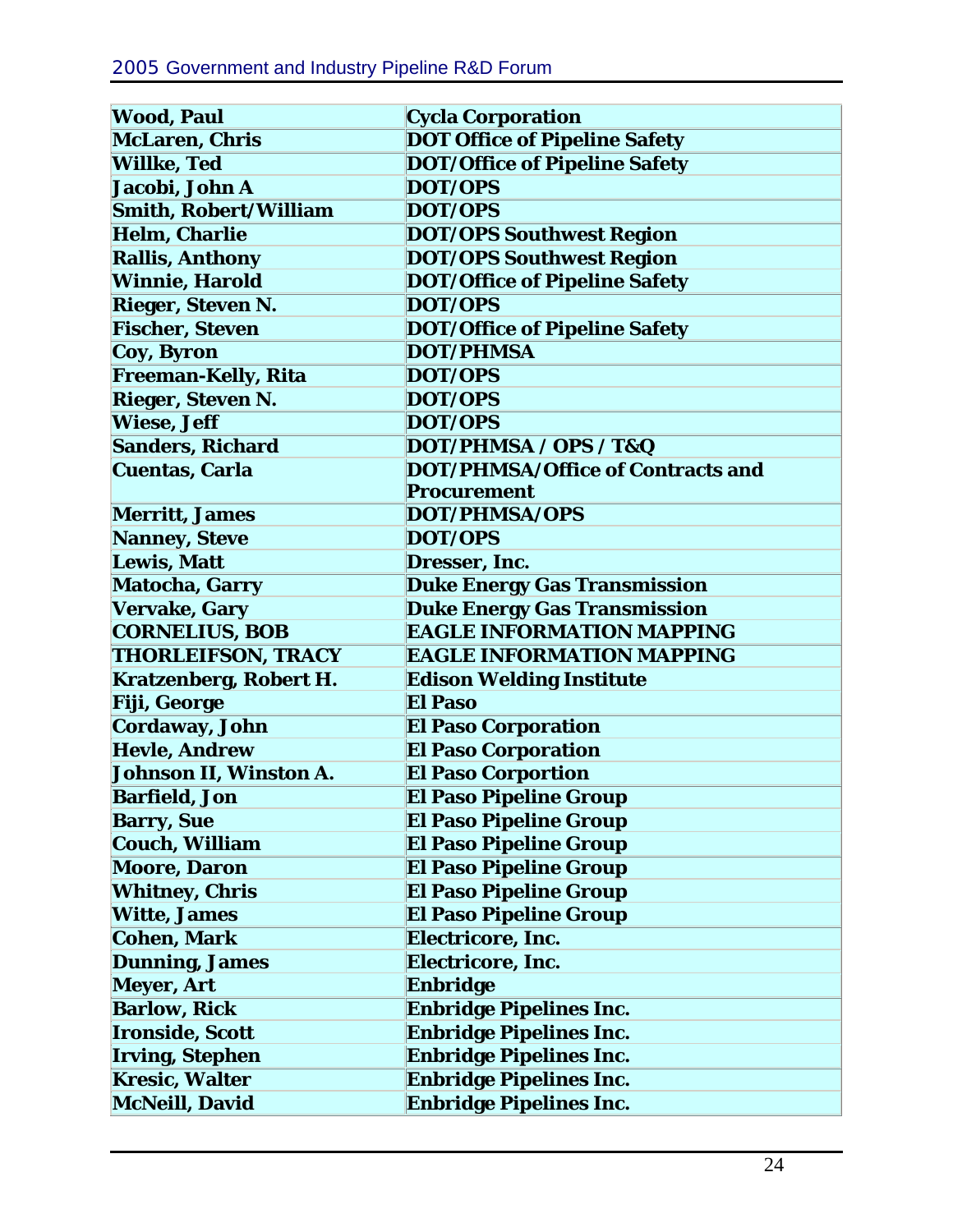| <b>Wang, Yong-Yi</b>       | <b>Engineering Mechanics Corporation of</b><br>Columbus |
|----------------------------|---------------------------------------------------------|
| <b>Fletcher, Chad</b>      | <b>Enginuity, LLC</b>                                   |
| <b>Holtzman, Barry</b>     | <b>Equistar Chemicals</b>                               |
| Ames, Nate D.              | <b>EWI</b>                                              |
| <b>Rose, Carol</b>         | <b>Explorer Pipeline Company</b>                        |
| <b>Torbin, Robert</b>      | <b>Foster-Miller, Inc.</b>                              |
| <b>Short, Marsha</b>       | <b>Gas Machinery Research Council</b>                   |
| <b>Beckendorf, Paul</b>    | <b>Gas Technology Institute</b>                         |
| <b>Ersoy, Daniel</b>       | <b>Gas Technology Institute</b>                         |
| <b>Gauthier, Steven W.</b> | <b>Gas Technology Institute</b>                         |
| Teitsma, Albert            | <b>Gas Technology Institute</b>                         |
| <b>Thetford, Scott</b>     | GE                                                      |
| <b>Colucci, Anthony</b>    | <b>GE - Global Research Center</b>                      |
| Logan, Thomas              | <b>GE Energy</b>                                        |
| <b>Wint, David</b>         | <b>GE Energy - PII North America</b>                    |
| <b>Walker, James</b>       | <b>GE Energy Integrity Services</b>                     |
| Aggarwal, Rajiv            | <b>Granherne-KBR</b>                                    |
| <b>Snedic, Ron</b>         | <b>GTI (Gas Technology Institute)</b>                   |
| <b>Mims, Douglas</b>       | <b>Gulf Interstate Engineering</b>                      |
| Nicholson, Dan L.          | <b>Gulf Interstate Engineering</b>                      |
| <b>Rutherford, Jim</b>     | <b>Heath Consultants Incorporated</b>                   |
| <b>Wehnert, Paul</b>       | <b>Heath Consultants Incorporated</b>                   |
| <b>Beal, Lisa</b>          | <b>Interstate Natural Gas Association of</b>            |
|                            | <b>America (INGAA)</b>                                  |
| Jamoussi, Anouar           | <b>itRobotics</b>                                       |
| <b>Stanley, Roderic</b>    | <b>itRobotics</b>                                       |
| Ghorbel, Fathi H.          | itRobotics Inc.                                         |
| <b>Walton, Jim</b>         | <b>JW's Pipeline Integrity Services, LLC</b>            |
| <b>Lamison, Craig</b>      | <b>KBR -- Granherne</b>                                 |
| Falk, Michael D.           | <b>Kern River Gas Transmission</b>                      |
| <b>Haines, Harvey</b>      | <b>Kiefner &amp; Associates, Inc.</b>                   |
| Mitchell, Jesse L.         | <b>Kiefner &amp; Associates, Inc.</b>                   |
| <b>Engelhardt, Jerry</b>   | <b>Kinder Morgan Energy Partners</b>                    |
| Vaughn, Randy              | <b>Kinder Morgan, Inc</b>                               |
| Davis, J.D.                | Kinder Morgan, Inc. Gas Pipeline Group                  |
| <b>Lebsack, Scott</b>      | <b>Lebsack &amp; Associates</b>                         |
| <b>Nicholson, Peter</b>    | <b>Lincoln Electric</b>                                 |
| Harris, O.B.               | Longhorn Pipeline, LP                                   |
| <b>Marr, Jim</b>           | <b>Marr Associates Integrated Pipeline</b>              |
|                            | <b>Solutions</b>                                        |
| <b>Marshall, Bill</b>      | <b>Mears Pipeline Integrity Services</b>                |
| <b>Miesner, Thomas</b>     | <b>Miesner, LLC</b>                                     |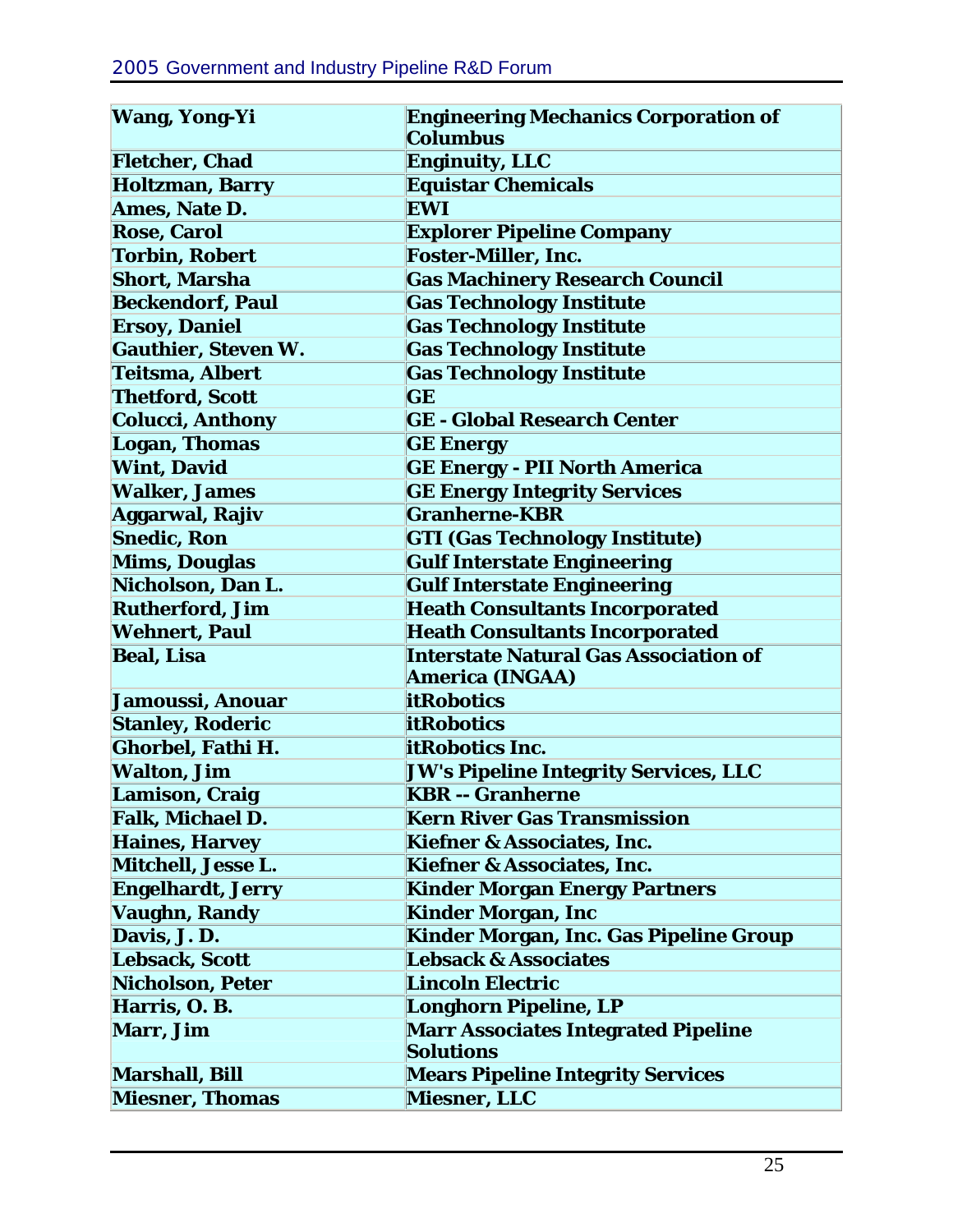| <b>Gordon, Joe</b>             | <b>Minerals Management Service</b>                   |
|--------------------------------|------------------------------------------------------|
| <b>Edgar, David</b>            | <b>Mustang Engineering, L.P.</b>                     |
| Jew, Dany                      | <b>Mustang Engineering, L.P.</b>                     |
| Goldberg, Linda                | <b>NACE International</b>                            |
| Johnson, Cliff                 | <b>NACE International, The Corrosion Society</b>     |
| Jeglic, Franci                 | <b>National Energy Board</b>                         |
| <b>Ricker, Richard</b>         | <b>National Institute of Standards and</b>           |
|                                | Technology                                           |
| <b>Peterson, Allen</b>         | <b>New York State Electric &amp; Gas Corporation</b> |
| <b>Picciott, Thomas</b>        | Niagara Mohawk/National Grid                         |
| <b>Berkowitz, Allison Beth</b> | <b>Nisource</b>                                      |
| <b>Gayle, Frank</b>            | <b>NIST</b>                                          |
| <b>Handwerker, Carol</b>       | <b>NIST</b>                                          |
| <b>D'Zurko, Daphne</b>         | <b>NYSEARCH/Northeast Gas Association</b>            |
| <b>O'Brien, Martin</b>         | <b>Ophir Corporation</b>                             |
| Spaeth, Lisa                   | <b>Ophir Corporation</b>                             |
| <b>Lawrence, Larry</b>         | <b>Oregon Steel Mills</b>                            |
| <b>West, Mike</b>              | <b>Pacific Gas and Electric</b>                      |
| Floyd, Angela                  | <b>Panhandle Energy</b>                              |
| <b>Mohn, Jeryl</b>             | <b>Panhandle Energy</b>                              |
| <b>Rau, Jerry</b>              | <b>Panhandle Energy</b>                              |
| <b>Warner, Christopher</b>     | <b>PGE</b>                                           |
| <b>Kevorkian, Tom</b>          | <b>Pipeline Research Council International</b>       |
| <b>Whelan, Michael</b>         | <b>Pipeline Research Council International</b>       |
| <b>Smith, Marina</b>           | Pipeline Research Council International, Inc.        |
| Tenley, Jr., George W.         | Pipeline Research Council International, Inc.        |
| Popelar, Carl H                | <b>Popelar Mechanics</b>                             |
| <b>Hereth, Mark</b>            | <b>P-PIC</b>                                         |
| <b>Leewis, Keith</b>           | <b>P-PIC</b>                                         |
| <b>Zurcher, John</b>           | <b>P-PIC</b>                                         |
| Ragula, George                 | <b>Public Service Electric &amp; Gas Co.</b>         |
| <b>Zobell, Randy</b>           | <b>Questar Pipeline Company for INGAA</b>            |
| Byrd, W. R. (Bill)             | <b>RCP</b> Inc.                                      |
| <b>Brown, Bryce W</b>          | <b>ROSEN</b>                                         |
| <b>Wassink, Casper</b>         | <b>RTD quality services</b>                          |
| <b>Fingerhut, Martin</b>       | <b>RTD Quality Services USA LP</b>                   |
| <b>Tomar, Munendra</b>         | <b>RTD Quality Services USA LP</b>                   |
| Raghu, Damodaran               | <b>Shell Global Solutions US</b>                     |
| <b>Stringfellow, William D</b> | <b>Smart Pipe</b>                                    |
| <b>Catha, Steve</b>            | <b>Smart Pipe Company</b>                            |
| Kanninen, Melvin F.            | <b>Smart Pipe Company</b>                            |
| <b>Bethel, Kyle</b>            | <b>Smartpipe Company LP</b>                          |
| Mandich, PE.MA., Ivan C.       | <b>Smartpipe Company LP</b>                          |